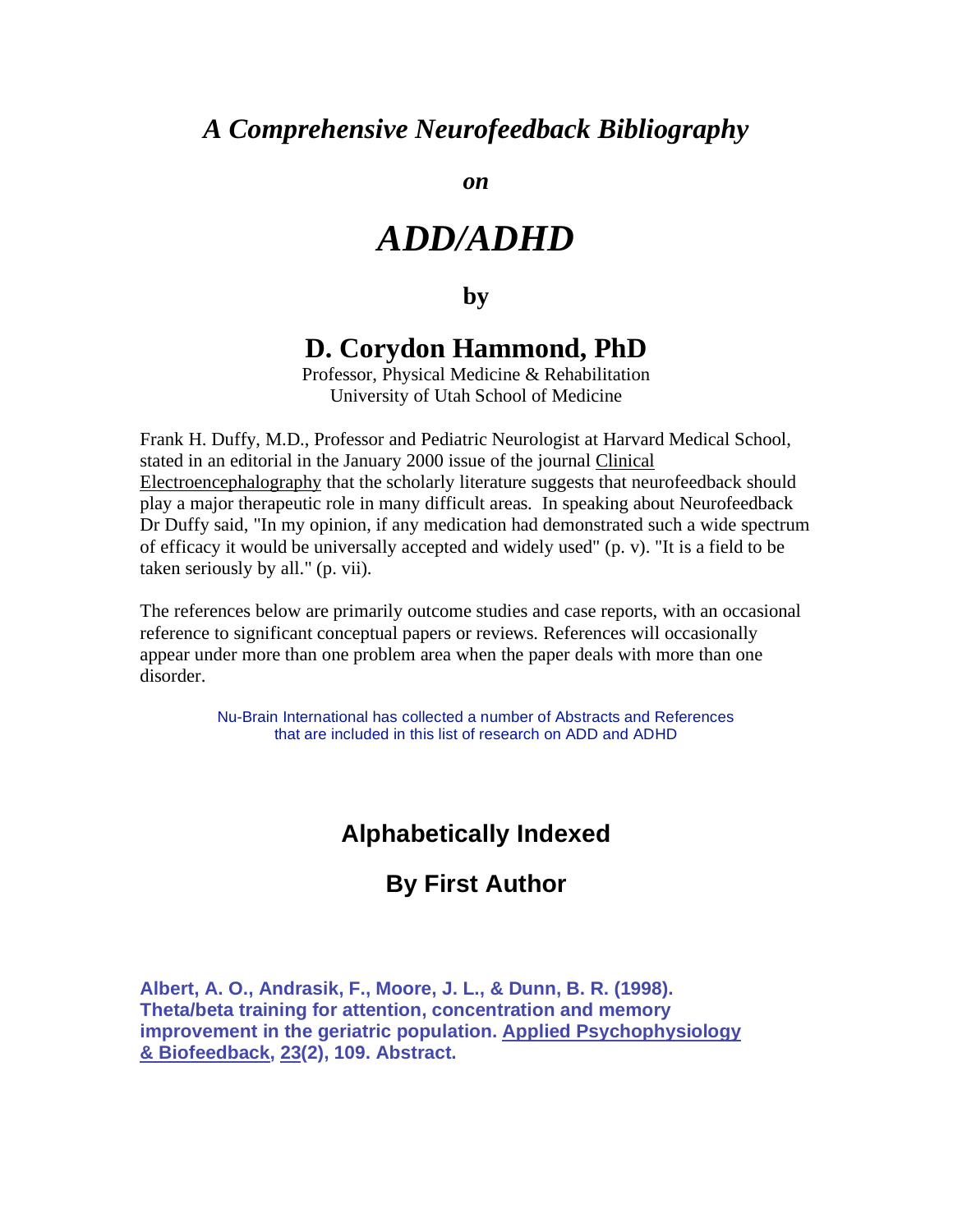**Alhambra, M. A., Fowler, T. P., & Alhambra, A. A. (1995). EEG biofeedback: A new treatment option for ADD/ADHD. Journal of Neurotherapy, 1(2), 39-43.** 

### **EEG Biofeedback: A New Treatment Option**

### **For ADD/ADHD**

### **Marabella A. Alhambra, M.D., Timothy P. Fowler, and Antonio A. Alhambra, M.D.**

 *Attention Deficit Disorder is commonly treated with stimulant medications such as Ritalin (methylphenidate). However, this medication has short-term effects and numerous undesirable side effects including insomnia and loss of appetite. This study explores using EEG biofeedback, with its minimal side effects and long-term results, as an alternative to pharmacological treatments for ADD.* 

#### **DISCUSSION**

This study evaluates the effect of EEG biofeedback by subjective and objective parameters. Subjective observations from parents showed 86% improvement. There is a good correlation of observed clinical improvement to TOVA score improvement (74%) and changes in QEEG parameters (78%).

Clinical assessment of outcome was conducted 0 to 12 months after completion of the EEG biofeedback sessions. Long term effects or sustained benefits, therefore, could not be evaluated from this study.

Parameters predictive of benefits from EEG biofeedback will be helpful in clinical practice, especially during this era of managed health care. This is beyond the scope of this study. Future studies should address this important issue

**Barabasz, A., & Barabasz, M. (1996). Neurotherapy and alert hypnosis in the treatment of attention deficit disorder. Chapter in S. J. Lynn, I. Kirsch, & J. W. Rhue (Eds.), Casebook of Clinical Hypnosis. Washington, D.C.: American Psychological Association Press, pp. 271-292.** 

Eighteen children and one young adult who met the DSM-IV diagnostic criteria for ADHD were treated using Barabasz' alert hypnosis instantaneous neuronal activation procedure (INAP) as an adjunct to neurotherapy. Pre- and posttest means on each subscale (Inattentive, Impulsive and Hyperactive) of the Attention Deficit Disorders Evaluation Scale -- Home Version were compared using a t test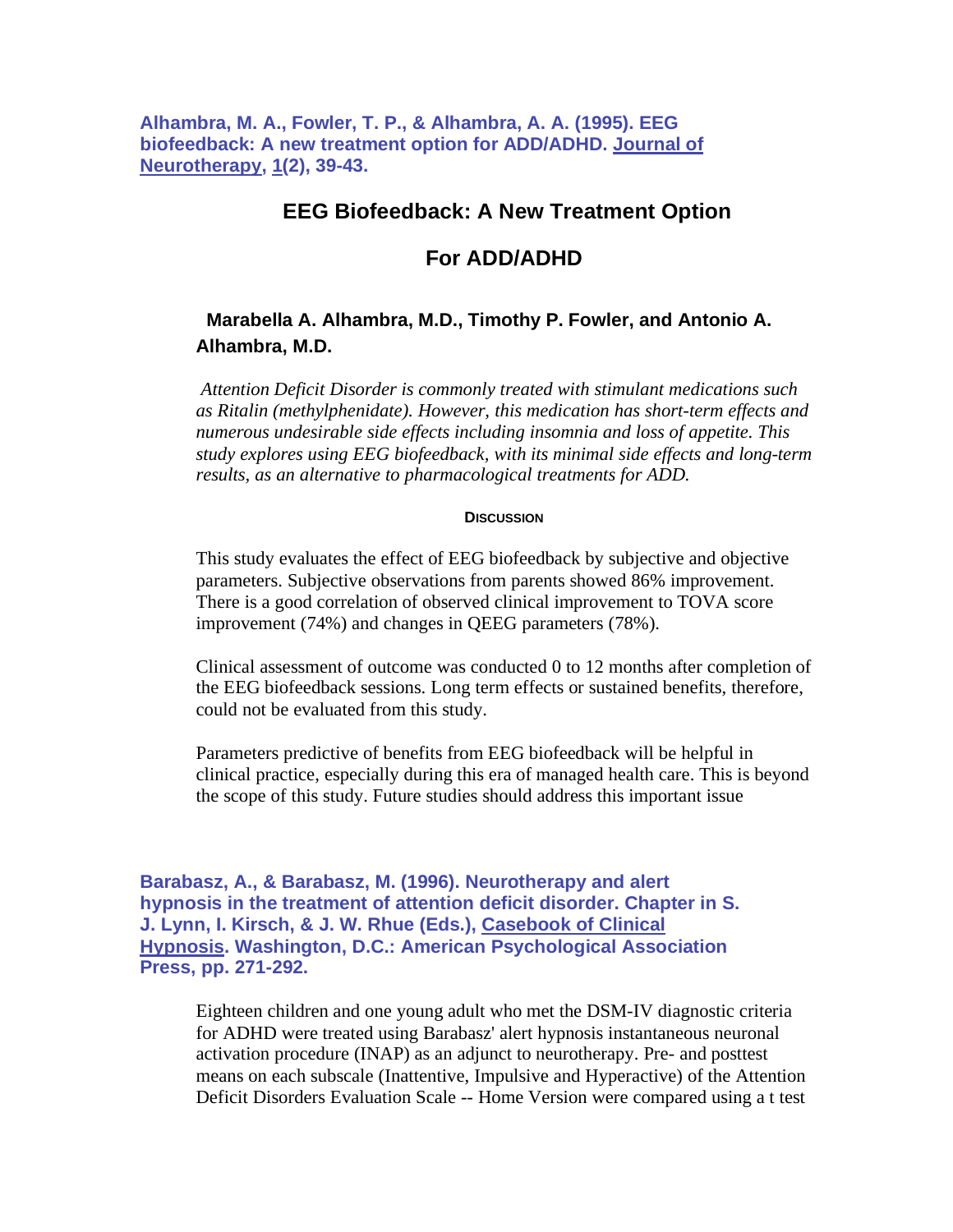for dependent samples. For each subscale, the mean posttest score was significantly lower than the mean pretest score,  $p < .001$ , indicating parents reported fewer incidents of inattentive, impulsive and hyperactive behaviors in their children following treatment. Ratings provided by the therapist also suggested improvement in the self-monitoring behaviors of the majority of clients, with five of the children no longer meeting the DSM-IV diagnostic criteria for ADHD.

Several threats to internal validity are noted as a result of not having a comparison group, and outcomes cannot be generalized beyond the specific therapist providing the intervention in this study. Nevertheless, the findings are sufficiently impressive to suggest the need for further investigations into the efficacy of the alert hypnosis procedure (INAP) introduced.

Anderson and Barabasz (1999) and Anderson, Barabasz, Barabasz, & Warner (2000,this issue) have reported that the beta-theta EEG ratios of children with attention deficit hyperactivity disorder were higher following Barabasz' alert hypnosis instantaneous neuronal activation procedure (INAP) treatment as part of neurotherapy than at times when neurotherapy was used alone. Because high levels of theta rather than beta EEG brain waves have been associated with lowered attention and concentration, INAP, used as an adjunctive technique with traditional neurotherapy, was judged to be a useful addition in teaching ADHD children to control their brain wave production and, thereby, their levels of attention and concentration.

In addition to EEG data, Arreed Barabasz, who treated the children with ADHD in the study reported by Anderson et al. (2000,this issue), collected data regarding changes in his client's adaptive behavior. The purpose of this paper is to report findings related to those behavioral changes.

#### **Barabasz, A., & Barabasz, M. (2000). Treating AD/HD with hypnosis and neurotherapy. Child Study Journal, 30(1), 25-42.**

Authors: Barabasz, Arreed Barabasz, Marianne

Source: Child Study Journal; 2000, Vol. 30 Issue 1, p25, 18p

Document Type: Article

Subject Terms: \*ATTENTION-deficit hyperactivity disorder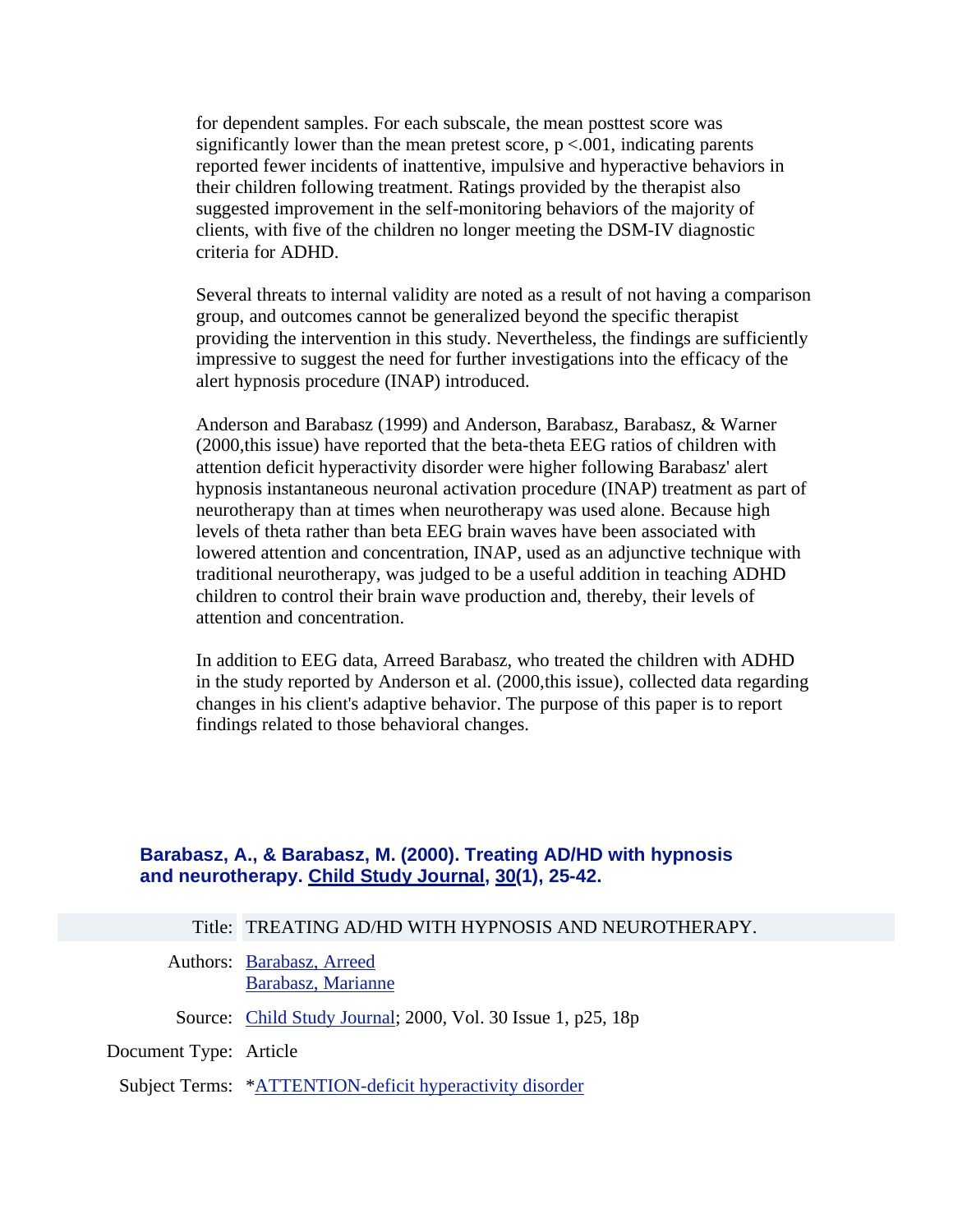\*HYPNOTISM -- Therapeutic use Treatment

Abstract: Details the Instant Alert Hypnosis procedure or Instantaneous Neuronal Activation Procedure as an adjunct to neurotherapy in the treatment of attention deficit/hyperactivity disorder. Overdiagnosis and complications with traditional diagnostic procedures; Need for diagnostic and treatment advances derived from the neurological basis of the disorder; Efficacy and promise of neurotherapy.

Full Text Word Count: 6628

- ISSN: 0009-4005
- Accession Number: 3735817

Persistent link to this http://0-

record: search.epnet.com.library.lib.asu.edu:80/login.aspx?direct=true&db=aph&an=3735817

**Boyd, W. D., & Campbell, S. E. (1998). EEG biofeedback in the schools: The use of EEG biofeedback to treat ADHD in a school setting. Journal of Neurotherapy, 2(4), 65-71.**

# **EEG BIOFEEDBACK IN THE SCHOOLS The Use of EEG Biofeedback to Treat ADHD in a School Setting**

William D. Boyd Advanced Neuropsychology, Inc., Denver, Colorado Susan E. Campbell Converse County School District #1, Douglas, Wyoming

*Six middle school students diagnosed with attention deficit/hyperactivity disorder were selected for sensorimotor rhythm (SMR) training with EEG biofeedback. The subjects were evaluated following a 72-hour drug-free period with the WISC-III Digit Span subtest and the Test of Variables of Attention (TOVA). Five of the subjects received 20 sessions of EEG biofeedback and one of the subjects received nine sessions of EEG biofeedback. The subjects were evaluated again following a 72-hour drug-free period. Five of the six subjects improved on their combined Digit Span, TOVA Inattention, and TOVA Impulsivity scores. These results supported previous findings that EEG biofeedback can be effective in the treatment of attention deficit/hyperactivity disorder. More importantly, this study demonstrated that EEG biofeedback could be used in an actual school*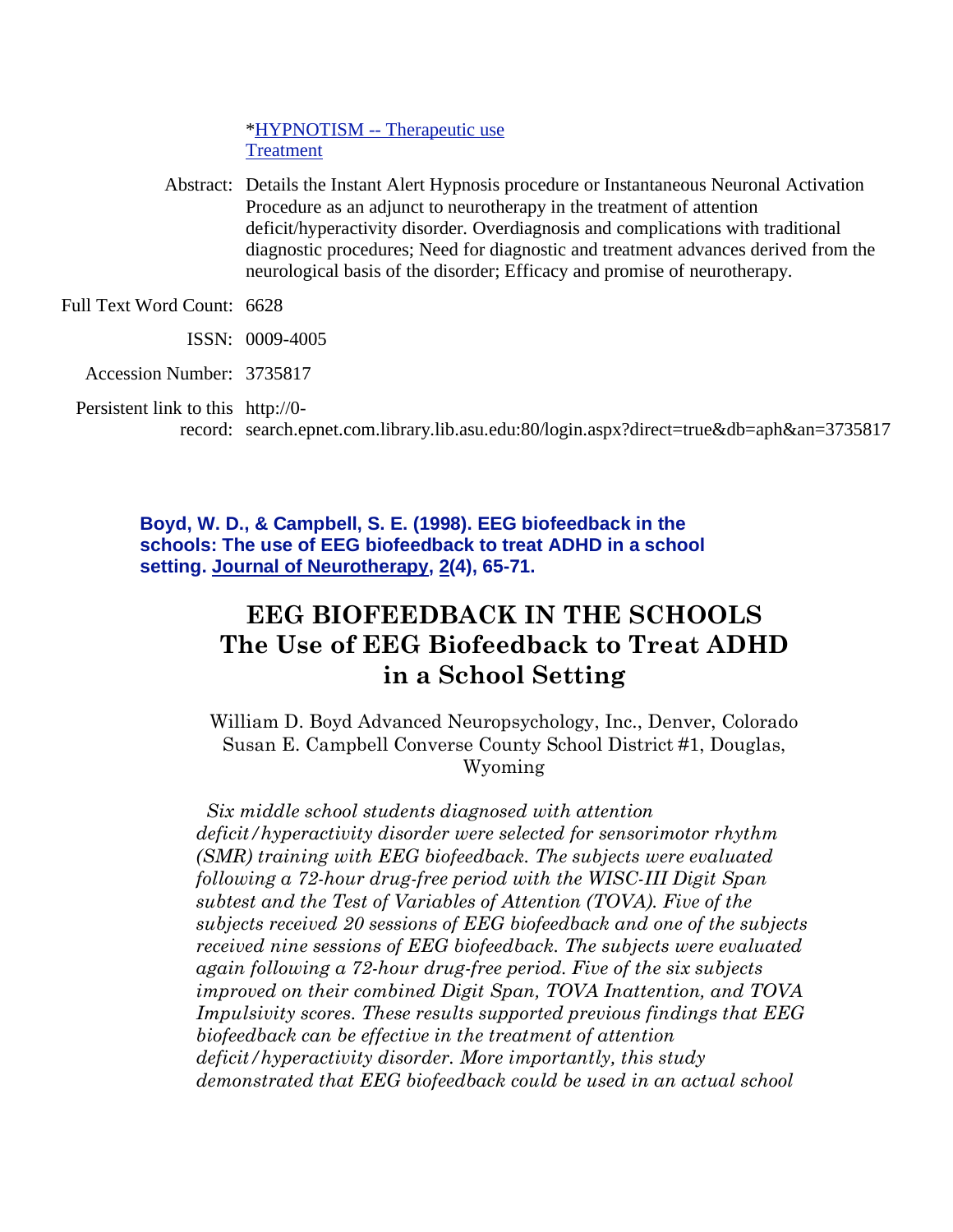*setting. Recommendations for implementing an EEG biofeedback program in the schools were provided.*

**Budzynski, T. H. (1996). Brain brightening: Can neurofeedback improve cognitive process? Biofeedback, 24(2), 14-17.** 

**Carmody, D. P., Radvanski, D. C., Wadhwani, S., Sabo, J. J., & Vergara, L. (2001). EEG biofeedback training and attentiondeficit/hyperactivity disorder in an elementary school setting. Journal of Neurotherapy, 4(3), 5-27.**

### **EEG Biofeedback Training and Attention-Deficit/Hyperactivity Disorder In an Elementary School Setting**

Dennis P. Carmody, PhD, Diane C. Radvanski, BS, Sonia Wadhwani, BS, Mary Jo Sabo, PhD, Linda Vergara, MS

Background: EEG biofeedback was conducted on site in an elementary school.

Method: An experimental group of eight children ages 8-10 completed 35-47 sessions of EEG biofeedback training over a six-month period. Four participants in the experimental group were diagnosed with Attention-Deficit/Hyperactivity Disorder (ADHD) and four were not diagnosed with ADHD. Eight children in the waitlist control group were matched to the experimental group on age, grade, teacher, and diagnosis. None of the 16 participants were medicated for ADHD.

Results: Attention abilities as measured by the Test of Variables of Attention showed the experimental group of children with ADHD reduced errors of commission and anticipation, indicating a reduction in impulsivity. Teacher reports using the McCarney Scale indicated improvements in attention but no changes in impulsivity and hyperactivity.

Discussion: Several confounds require exploration before attribution of changes are assigned to neurofeedback. Whether the effects are due to the neurofeedback protocols, attendance at individual sessions away from the classroom, the attention of the technician, or the excitement of a special program cannot be determined with this study. It will be necessary to have a placebo group in order to separate systematically the variables in the training program.

KEYWORDS. control group, McCarney Scale, neurofeedback, variables of attention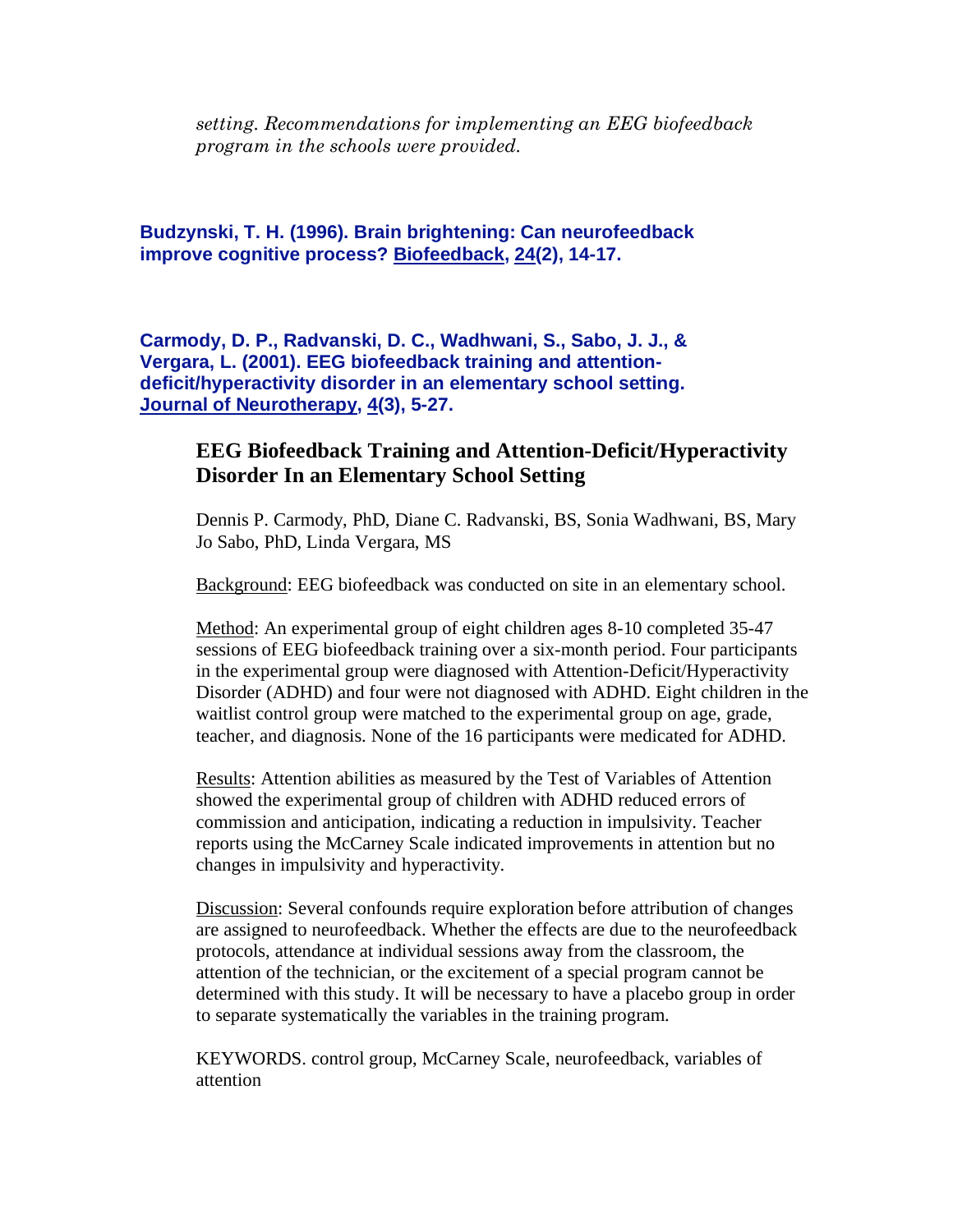**Carter, J. L., & Russell, H. L. (1991). Changes in verbal performance IQ discrepancy scores after left hemisphere frequency control training: A pilot report. American Journal of Clinical Biofeedback, 4(1), 66-67.** 

**Cunningham, M., & Murphy, P. (1981). The effects of bilateral EEG biofeedback on verbal, visuospatial and creative skills in LD male adolescents. Journal of Learning Disabilities, 14(4), 204-208.** 

**Egner, T., & Gruzelier, J. H. (2001). Learned self-regulation of EEG frequency components affects attention and event-related brain potentials in humans. NeuroReport, 12, 4155-4159.**

Neuroreport. 2001 Dec 21;12(18):4155-9. Related Articles, Links



### **Learned self-regulation of EEG frequency components affects attention and event-related brain potentials in humans.**

**Egner T, Gruzelier JH.**

Department of Cognitive Neuroscience and Behaviour, Faculty of Medicine Imperial College of Science, Technology and Medicine, St Dunstan's Rd, London W6 8RF, UK.

Learned enhancement of EEG frequency components in the lower beta range by means of biofeedback has been reported to alleviate attention deficit hyperactivity disorder (ADHD) symptoms. In order to elucidate frequency-specific behavioural effects and neurophysiological mediators, this study applied neurofeedback protocols to healthy volunteers, and assessed impact on behavioural and electrocortical attention measures. Operant enhancement of a 12-15 Hz component was associated with reduction in commission errors and improved perceptual sensitivity on a continuous performance task (CPT), while the opposite relation was found for 15-18 Hz enhancement. Both 12-15 Hz and 15-18 Hz enhancement were associated with significant increases in P300 event-related brain potential amplitudes in an auditory oddball task. These relations are interpreted as stemming from band-specific effects on perceptual and motor aspects of attention measures.

PMID: 11742256 [PubMed - indexed for MEDLINE]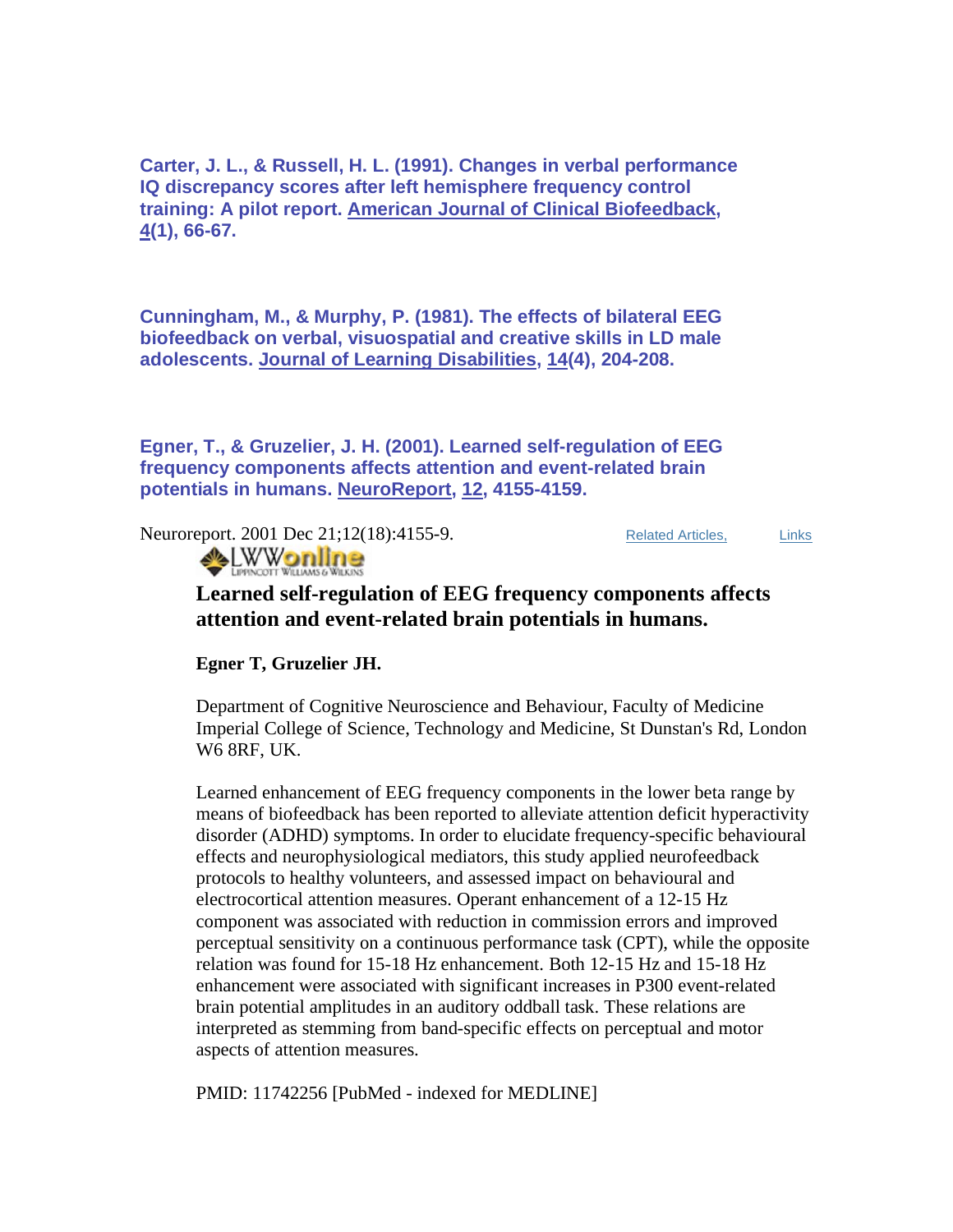**Fehmi, L. G. (1978). EEG biofeedback, multichannel synchrony training, and attention. Chapter in A. A. Sugarman & R. E. Tarter (Eds.), Expanding Dimensions of Consciousness. New York: Springer.** 

**Fehmi, L. G., & Selzer, F. A. (1980). Biofeedback and attention training. Chapter in S. Boorstein (Ed.), Transpersonal Psychotherapy. Palo Alto: Science and Behavior Books.** 

**« Fernandez, T., Herrera, W., Harmony, T., Diaz-Comas, L., Santiago, E., Sanchez, L., Bosch, J., Fernandez-Bouzas, A., Otero, G., Ricardo-Garcell, J., Barraza, C., Aubert, E., Galan, L., & Valdes, P. (2003). EEG and behavioral changes following neurofeedback treatment in learning disabled children. Clinical Electroencephalography, 34(3), 145-150.** 

**« Fuchs, T., Birbaumer, N., Lutzenberger, W., Gruzelier, J. H., & Kaiser, J. (2003). Neurofeedback treatment for attention deficit/hyperactivity disorder in children: A comparison with methylphenidate. Applied Psychophysiology and Biofeedback, 28, 1- 12.** 

**Hansen, L. M., Trudeau, D., & Grace, L. (1996). Neurotherapy and drug therapy in combination for adult ADHD, personality disorder, and seizure. Journal of Neurotherapy, 2(1), 6-14.**

### **Neurotherapy and Drug Therapy in Combination for Adult ADHD, Personality Disorder and Seizure Disorder: A Case Report.**

 **Lisa M. Hansen, B.S., David L. Trudeau, M.D., and Dixie L. Grace Ph.D.** 

*This is a case report of an adult female patient with ADHD, temporal seizure disorder, and Borderline Personality Disorder treated with 30 weekly sessions of SMR neurofeedback and carbamazepine. Post treatment measures showed improvements in*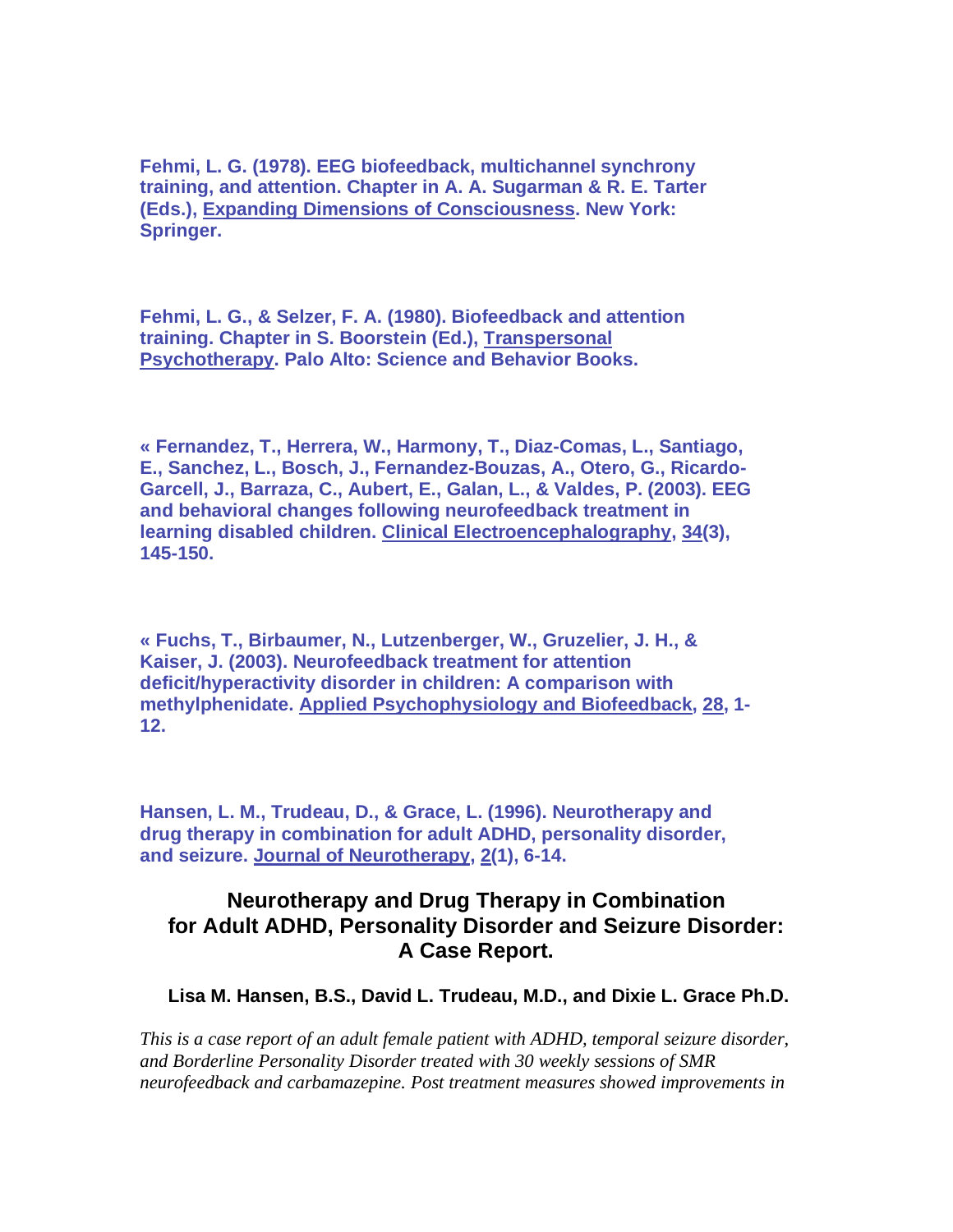*T.O.V.A., self report and QEEG. Both neurofeedback and carbamazepine showed the most effect in early treatment. Progress continued after discontinuance of the drug.* 

#### **Jackson, G. M., & Eberly, D. A. (1982). Facilitation of performance on an arithmetic task as a result of the application of a biofeedback procedure to suppress alpha wave activity. Biofeedback & Self-Regulation, 7(2), 211-221.**

Biofeedback Self Regul. 1982 Jun; 7(2): 211-21. Related Articles, Links

### **Facilitation of performance on an arithmetic task as a result of the application of a biofeedback procedure to suppress alpha wave activity.**

**Jackson GM, Eberly DA.**

An electroencephalographic (EEG) biofeedback procedure was used in a pilot study to decrease the percent of time in alpha wave activity with five mentally retarded adults while engaged in an arithmetic test. Analysis of intrasubject and intersubject data revealed an overall significant decrease in the number of alpha events and percent of time in alpha wave activity as compared to baseline conditions. Such a decrease indicated facilitated attention by EEG definition. A collateral increase in percent of problems completed correctly and decrease in the number of distractible head-turning responses were noted. An automated method of determining head position was used and shown to be reliable in comparison to a human observer.

PMID: 7138953 [PubMed - indexed for MEDLINE]

#### **Kaiser, D. A., & Othmer, S. (2000). Effect of Neurofeedback on variables of attention in a large multi-center trial. Journal of Neurotherapy, 4(1), 5-15.**

### **Effect of Neurofeedback on Variables of Attention in a Large Multi-Center Trial**

David A. Kaiser, Ph.D. and Siegfried Othmer, Ph.D.

Background. Neurofeedback studies have been criticized for including small numbers of subjects. The effect of SMR-beta neurofeedback training on the Test of Variables of Attention was evaluated in more than 1,000 subjects from thirtytwo clinics.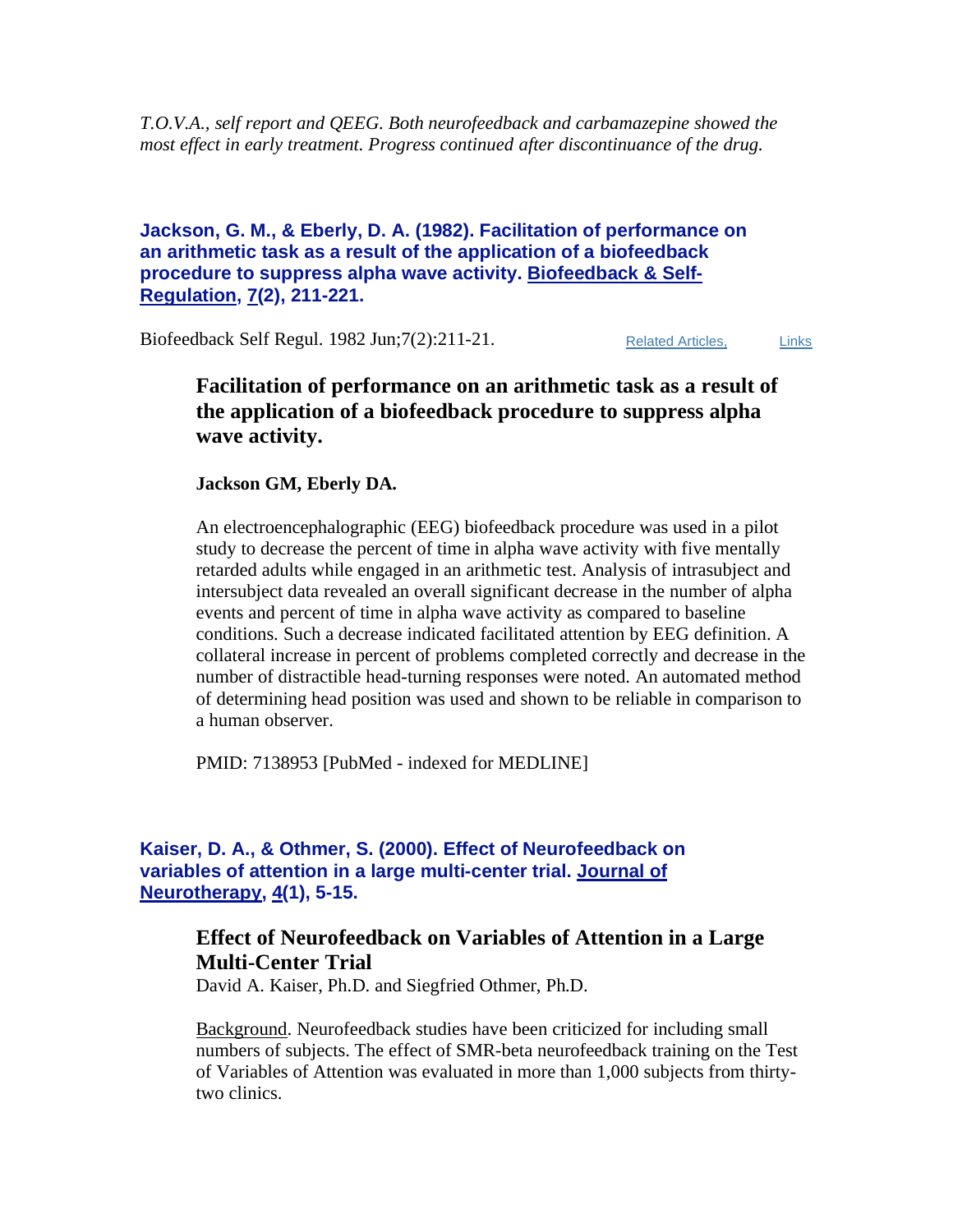Methods: 1089 subjects (726 children, 324 females, 186 with ADHD or ADD diagnoses) underwent twenty or more sessions of SMR-beta neurofeedback training for attentional and behavioral complaints at thirty-two clinical settings affiliated with EEG Spectrum, Inc. Subjects were evaluated prior to training and at training completion. One hundred and fifty-seven subjects who elected extensive training (forty sessions or more) were tested after both twenty and forty training sessions.

Results: Neurofeedback training produced significant improvement in attentiveness, impulse control, and response variability. Significant clinical improvement in one or more measures was seen in eighty-five percent of those subjects with moderate pre-training deficits.

Conclusions: Neurofeedback training is effective in remediating attentional dysfunction. Nevertheless, large-scale studies with greater control (e.g., wait-list designs) are sorely needed.

KEYWORDS: Neurofeedback, EEG biofeedback, Attention, multi-center, outcome, TOVA

**Kotwal, D. B., Burns, W. J., & Montgomery, D. D. (1996). Computerassisted cognitive training for ADHD: A case study. Behavior Modification, 20(1), 85-96.** 

**« Kropotov, J. D., Grin-Yatsenko, V. A., Ponomarev, V. A., Chutko, L. S., Yakovenko, E. A., Nildshena, I. S. (2005). ERPs correlates of EEG relative beta training in ADHD children. International Journal of Psychophysiology, 55(1), 23-34.** 

#### **Abstract**

Eighty-six children (ages 9–14) with attention deficit hyperactivity disorder (ADHD) participated in this study. Event-related potentials (ERPs) were recorded in auditory GO/NOGO task before and after 15–22 sessions of EEG biofeedback. Each session consisted of 20 min of enhancing the ratio of the EEG power in 15–18 Hz band to the EEG power in the rest of spectrum, and 7–10 min of enhancing of the ratio of the EEG power in 12–15 Hz to the EEG power in the rest of spectrum with C3-Fz electrodes' placements for the first protocol and C4-Pz for the second protocol. On the basis of quality of performance during training sessions, the patients were divided into two groups: good performers and bad performers. ERPs of good performers to GO and NOGO cues gained positive components evoked within 180–420 ms latency. At the same time, no statistically significant differences between pre- and post-training ERPs were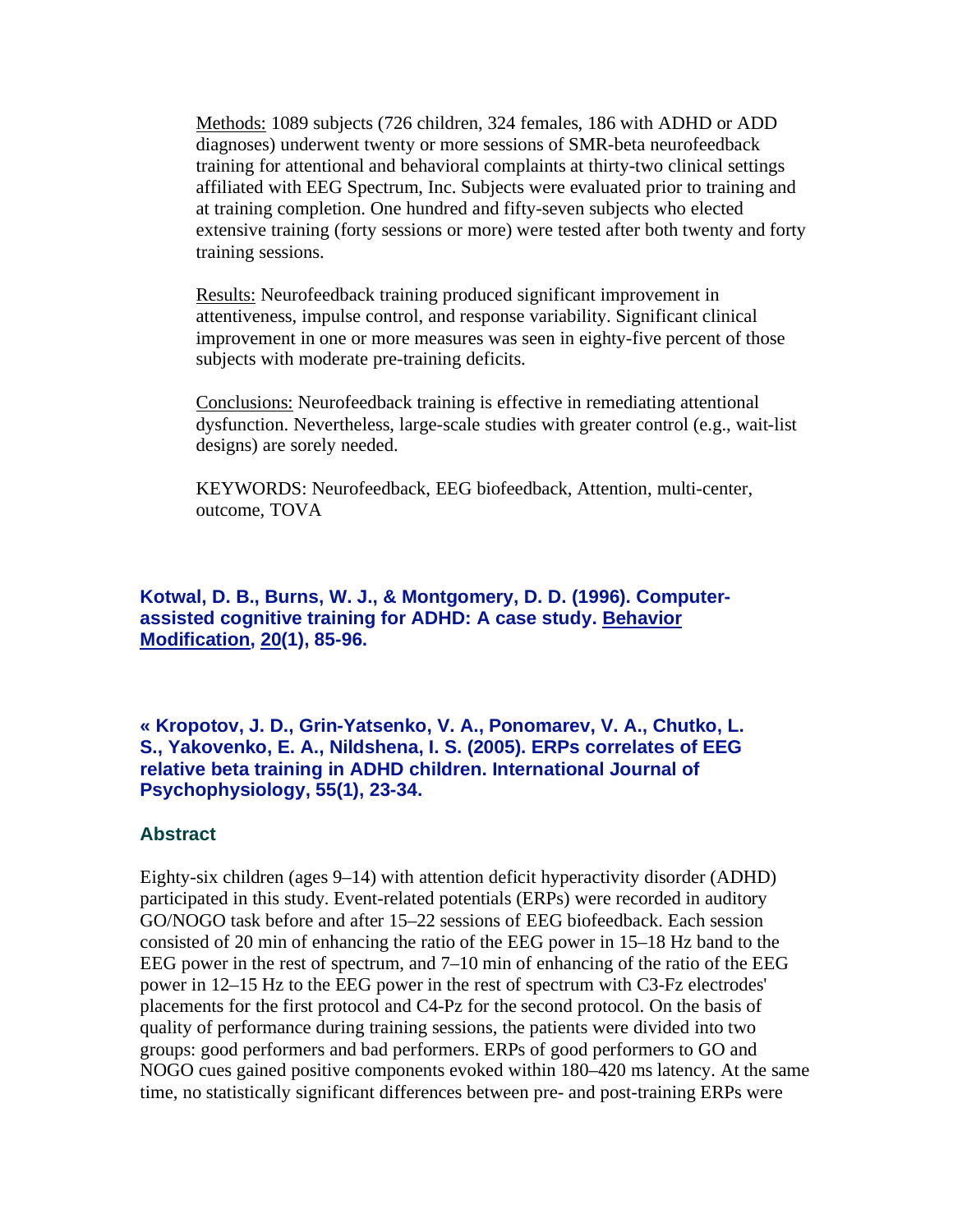observed for bad performers. The ERP differences between post- and pretreatment conditions for good performers were distributed over frontal–central areas and appear to reflect an activation of frontal cortical areas associated with beta training.

**Author Keywords:** Attention deficit hyperactivity disorder; Executive functions; Eventrelated potentials; GO/NOGO paradigm; EEG biofeedback (neurofeedback); Beta training; SMR training

**Linden, M., Habib, T., & Radojevic, V. (1996). A controlled study of the effects of EEG biofeedback on cognition and behavior of children with attention deficit disorder and learning disabilities. Biofeedback & Self-Regulation, 21(1), 35-49.** 

Biofeedback Self Regul. 1996 Mar; 21(1): 35-49. Related Articles, Links

Erratum in:

• 1996 Sep;  $21(3)$ :  $297$ .

### **A controlled study of the effects of EEG biofeedback on cognition and behavior of children with attention deficit disorder and learning disabilities.**

**Linden M, Habib T, Radojevic V.**

Mission Psychological Consultants, San Juan Capistrano, California 92675, USA.

Eighteen children with ADD/ADHD, some of whom were also LD, ranging in ages from 5 through 15 were randomly assigned to one of two conditions. The experimental condition consisted of 40 45-minute sessions of training in enhancing beta activity and suppressing theta activity, spaced over 6 months. The control condition, waiting list group, received no EEG biofeedback. No other psychological treatment or medication was administered to any subjects. All subjects were measured at pretreatment and at posttreatment on an IQ test and parent behavior rating scales for inattention, hyperactivity, and aggressive/defiant (oppositional) behaviors. At posttreatment the experimental group demonstrated a significant increase (mean of 9 points) on the K-Bit IQ Composite as compared to the control group ( $p < .05$ ). The experimental group also significantly reduced inattentive behaviors as rated by parents ( $p < .05$ ). The significant improvements in intellectual functioning and attentive behaviors might be explained as a result of the attentional enhancement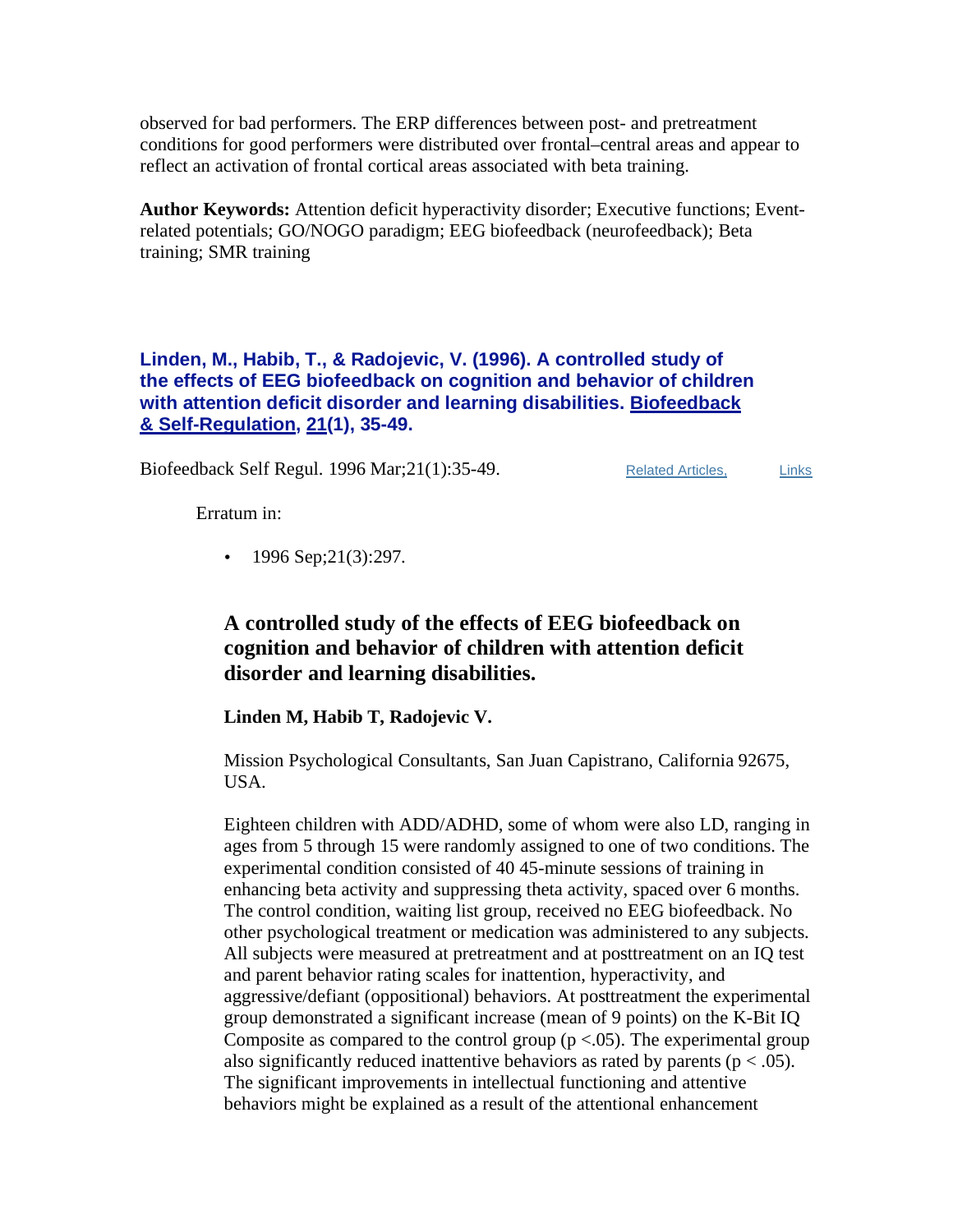affected by EEG biofeedback training. Further research utilizing improved data collection and analysis, more stringent control groups, and larger sample sizes are needed to support and replicate these findings.

Publication Types:

- Clinical Trial
- Randomized Controlled Trial

PMID: 8833315 [PubMed - indexed for MEDLINE]

### **Lubar, J. F. (1985). EEG biofeedback and learning disabilities. Theory into Practice, 26, 106-111**

**Lubar, J. F. (1995). Neurofeedback for the management of attentiondeficit/hyperactivity disorders. Chapter in M. S. Schwartz (Ed.), Biofeedback: A Practitioner's Guide. New York, Guilford, 493-522.** 

#### **Lubar, J. O., & Lubar, J. F. (1984). Electroencephalographic biofeedback of SMR and beta for treatment of attention deficit disorders in a clinical setting. Biofeedback & Self-Regulation, 9, 1-23.**

Biofeedback Self Regul. 1984 Mar; 9(1): 1-23. Related Articles, Links

### **Electroencephalographic biofeedback of SMR and beta for treatment of attention deficit disorders in a clinical setting.**

**Lubar JO, Lubar JF.**

Six children were provided with long-term biofeedback and academic treatment for attention deficit disorders. Their symptoms were primarily specific learning disabilities, and, in some cases, there were varying degrees of hyperkinesis. The training consisted of two sessions per week for 10 to 27 months, with a gradual phase-out. Feedback was provided for either increasing 12- to 15-Hz SMR or 16 to 20-Hz beta activity. Inhibit circuits were employed for blocking the SMR or beta when either gross movement, excessive EMG, or theta (4-8 Hz) activity was present. Treatment also consisted of combining the biofeedback with academic training, including reading, arithmetic, and spatial tasks to improve their attention. All children increased SMR or beta and decreased slow EEG and EMG activity.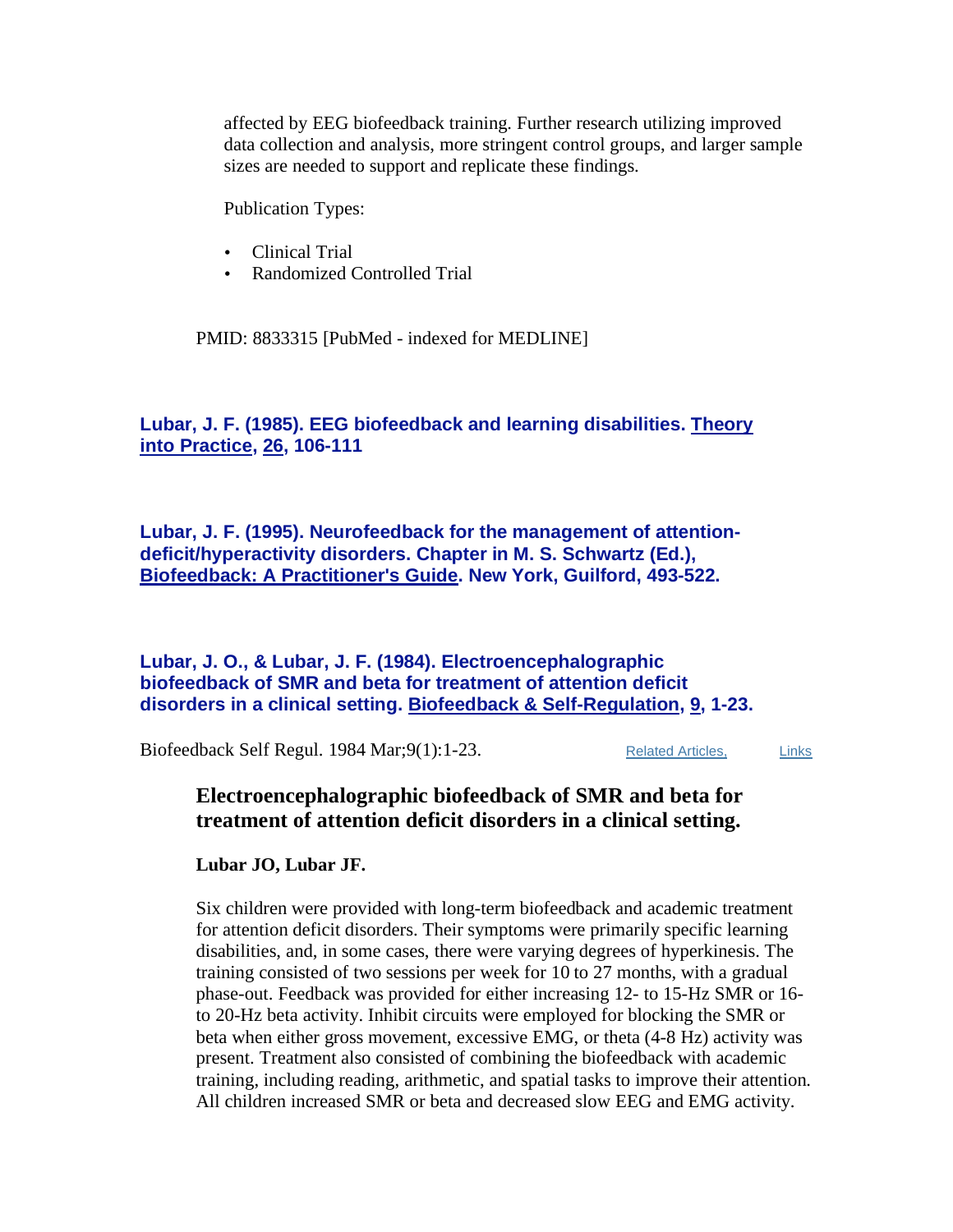Changes could be seen in their power spectra after training in terms of increased beta and decreased slow activity. All six children demonstrated considerable improvement in their schoolwork in terms of grades or achievement test scores. None of the children are currently on any medications for hyperkinetic behavior. The results indicate that EEG biofeedback training, if applied comprehensively, can be highly effective in helping to remediate children who are experiencing attention deficit disorders.

Publication Types:

• Case Reports

PMID: 6487671 [PubMed - indexed for MEDLINE]

#### **Lubar, J. F., & Shouse, M. N. (1976). EEG and behavioral changes in a hyperactive child concurrent with training of the sensorimotor rhythm (SMR): A preliminary report. Biofeedback & Self-Regulation, 1(3), 293-306.**

Biofeedback Self Regul. 1976 Sep;1(3):293-306. Related Articles, Links

### **EEG and behavioral changes in a hyperkinetic child concurrent with training of the sensorimotor rhythm (SMR): a preliminary report.**

**Lubar JF, Shouse MN.**

Reduced seizure incidence coupled with voluntary motor inhibition accompanied conditioned increases in the sensorimotor rhythm (SMR), a 12- 14 Hz rhythm appearing over rolandic cortex. Although SMR biofeedback training has been successfully applied to various forms of epilepsy in humans, its potential use in decreasing hyperactivity has been limited to a few cases in which a seizure history was also a significant feature. The present study represents a first attempt to explore the technique's applicability to the problem of hyperkinesis independent of the epilepsy issue. The results of several months of EEG biofeedback training in a hyperkinetic child tend to corroborate and extend previous findings. Feedback presentations for SMR were contingent on the production of 12- 14-Hz activity in the absence of 4- 7-Hz slow-wave activity. A substantial increase in SMR motor inhibition, as gauged by laboratory measures of muscular tone (chin EMG) and by a global behavioral assessment in the classroom. Opposite trends in motor inhibition occurred when the training procedure was reversed and feedback presentations were contingent on the production of 4- 7 Hz in the absence of 12- 14-Hz activity. Although the preliminary nature of these results is stressed, the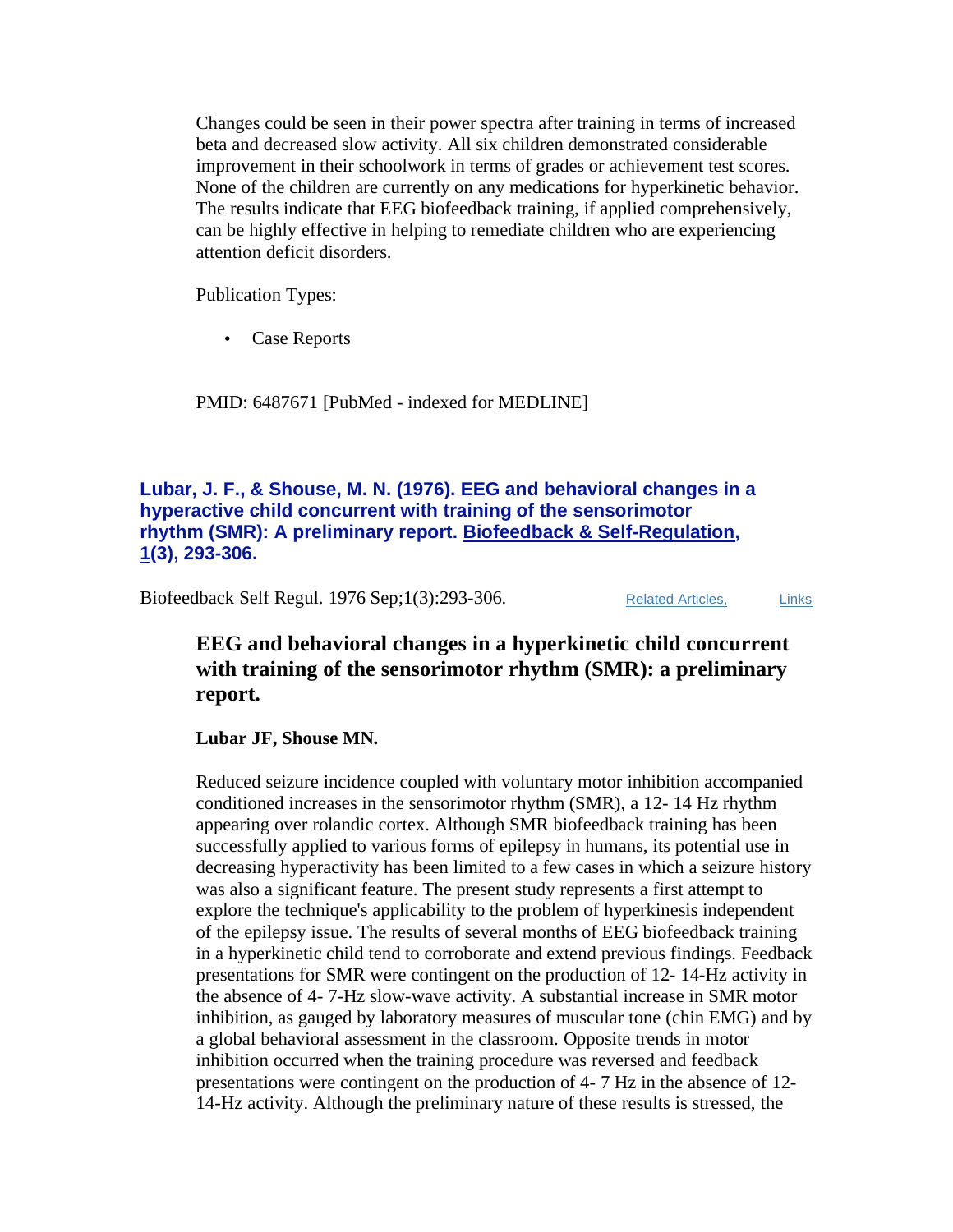subject population has recently been increased to establish the validity and generality of the findings and will include the use of SMR biofeedback training after medication has been withdrawn.

PMID: 990355 [PubMed - indexed for MEDLINE]

**Lubar, J. F., Swartwood, M. O., Swartwood, J. N., & O'Donnell, P. H. (1995). Evaluation of the effectiveness of EEG neurofeedback training for ADHD in a clinical setting as measured by changes in T.O.V.A., scores, behavioral ratings, and WISC-R performance. Biofeedback & Self-Regulation, 20(1), 83-99.**

Biofeedback Self Regul. 1995 Mar; 20(1):83-99. Related Articles, Links

### **Evaluation of the effectiveness of EEG neurofeedback training for ADHD in a clinical setting as measured by changes in T.O.V.A. scores, behavioral ratings, and WISC-R performance.**

#### **Lubar JF, Swartwood MO, Swartwood JN, O'Donnell PH.**

University of Tennessee, Knoxville 37996-0900, USA.

A study with three component parts was performed to assess the effectiveness of neurofeedback treatment for Attention Deficit/Hyperactivity Disorder (ADHD). The subject pool consisted of 23 children and adolescents ranging in age from 8 to 19 years with a mean of 11.4 years who participated in a 2- to 3-month summer program of intensive neurofeedback training. Feedback was contingent on the production of 16-20 hertz (beta) activity in the absence of 4-8 hertz (theta) activity. Posttraining changes in EEG activity, T.O.V.A. performance, (ADDES) behavior ratings, and WISC-R performance were assessed. Part I indicated that subjects who successfully decreased theta activity showed significant improvement in T.O.V.A. performance; Part II revealed significant improvement in parent ratings following neurofeedback training; and Part III indicated significant increases in WISC-R scores following neurofeedback training. This study is significant in that it examines the effects of neurofeedback training on both objective and subjective measures under relatively controlled conditions. Our findings corroborate and extend previous research, indicating that neurofeedback training can be an appropriate and efficacious treatment for children with ADHD.

Publication Types:

- Clinical Trial
- Randomized Controlled Trial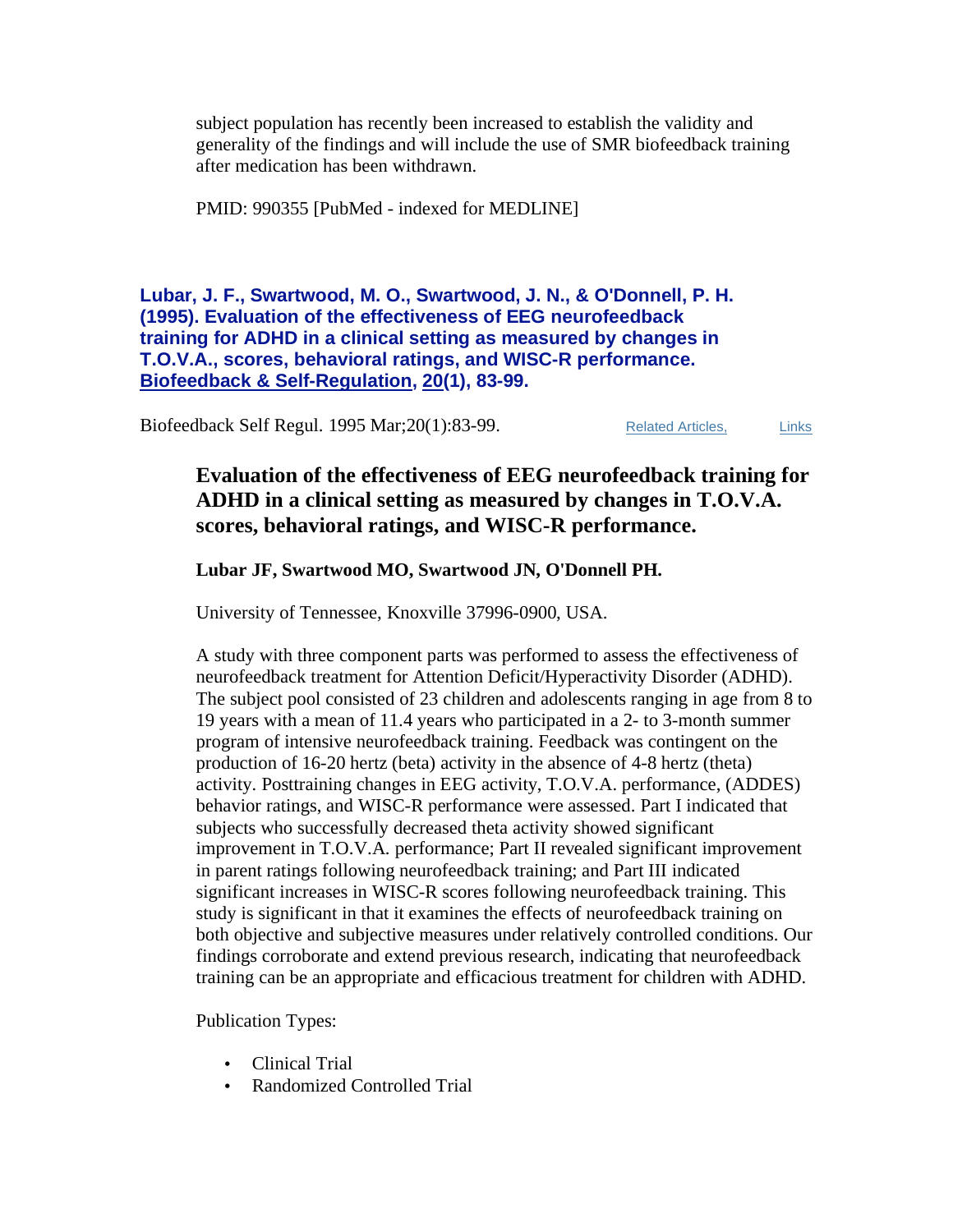#### **Lutzenberger W, Elbert T, Rockstroh B, Birbaumer N. (1982) Biofeedback produced slow brain potentials and task performance. Biological Psychology, 14, 99-111.**

Biol Psychol. 1982 Feb-Mar;14(1-2):99-111. Related Articles, Links

### **Biofeedback produced slow brain potentials and task performance.**

#### **Lutzenberger W, Elbert T, Rockstroh B, Birbaumer N.**

Twenty subjects learned to control slow potential (SP) shifts of the brain by means of a biofeedback procedure. Depending upon the pitch of a signal tone, negative SP shifts had to be increased or reduced during intervals of 6 sec each. Visual feedback of the actual SP shift was given. Blocks of training trials alternated with blocks of test trials without any feedback of the SPs. At the end of every test trial a simple arithmetic problem had to be solved by the subjects. Subjects performed the computation in a shorter time interval if an increased negativity preceded task onset as compared to slower response times during suppression of negativity. Results suggest that cortical negativity reflects unspecific preparation for cerebral performance.

PMID: 7104426 [PubMed - indexed for MEDLINE]

**McKnight, J. T., & Fehmi, L. G. (2001). Attention and neurofeedback synchrony training: Clinical results and their significance. Journal of Neurotherapy, 5(1-2), 45-62.** 

### **Attention and Neurofeedback Synchrony Training: Clinical Results and Their Significance**

J. T. McKnight, PhD L. G. Fehmi, PhD

Background. Previous research on information processing by the primate brain prompted further investigation of phase synchronized alpha brain wave activity at five loci in humans. The results of this investigation indicated that a particular form of attention was associated with production of whole brain synchrony.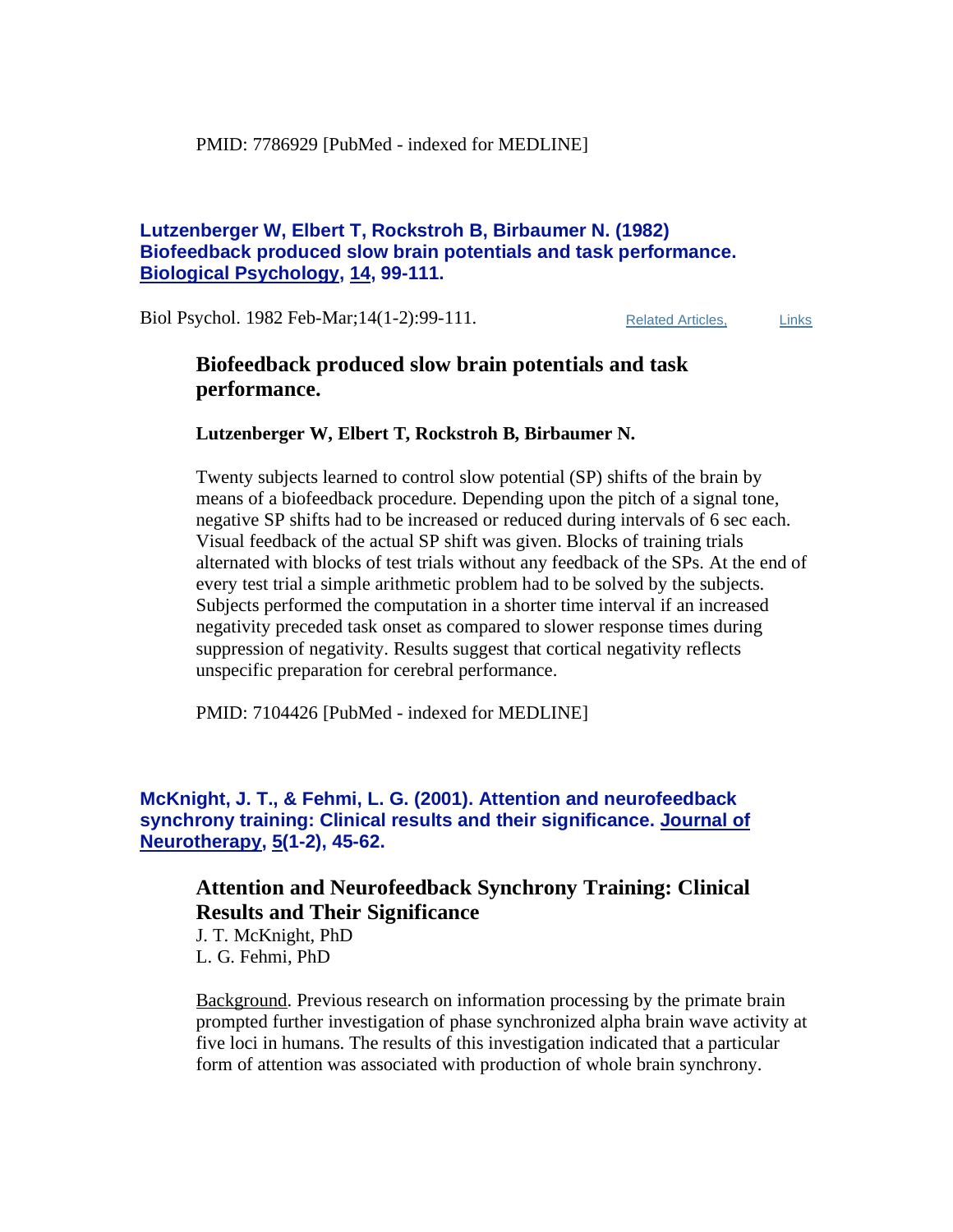Method. Patients were treated with a dual approach, a systematic program of attention training coupled with the regular practice of multi channel alpha phase synchrony training. One hundred thirty-two clinical patients were treated for a variety of stress related symptom categories by six therapists in different locations. Patients were rated for symptom intensity, frequency and duration.

Results. It was found that learning to develop this particular form of attention, coupled with the regular practice of multi channel alpha phase synchrony were effective in resolving many common stress related disorders. Analysis of 132 cases using this dual approach found that more than 90 percent of the patients reported an alleviation of symptoms. These positive results were found with stress-induced headache, joint pain, and gastrointestinal disease.

Conclusion. The authors propose that there exists a common mechanism operating in these widely different successful applications; to wit, attentional flexibility, which is achieved through systematic practice of audio taped attention exercises and neurofeedback phase synchrony training. Patients who participated in this program generally reported experiencing a release from their symptoms and from emotional conditioned responses in favor of more flexibility and more stable homeostasis. The significance of this "release experience" is discussed and attention-neurofeedback training is compared to other interventions, which rely exclusively on peripheral modalities of biofeedback training.

KEYWORDS. Attention, biofeedback, neurofeedback, EEG phase synchrony, headaches, hypertension, irritable bowel syndrome, dissolving pain

**Monastra, V. J., (2005). Electroencephalographic biofeedback (neurotherapy) as a treatment for attention deficit hyperactivity disorder: Rationale and empirical foundation. Child & Adolescent Psychiatric Clinics of North America, 14(1), 55-82.** 

**Monastra, V. J., Monastra, D. M., & George, S. (2002). The effects of stimulant therapy, EEG biofeedback, and parenting style on the primary symptoms of attention-deficit/hyperactivity disorder. Applied Psychophysiology & Biofeedback, 27(4), 231-249.** 

Appl Psychophysiol Biofeedback. 2002 Dec; 27(4): 231-49. Related Articles, Links

**The effects of stimulant therapy, EEG biofeedback, and parenting style on the primary symptoms of attention-deficit/hyperactivity disorder.**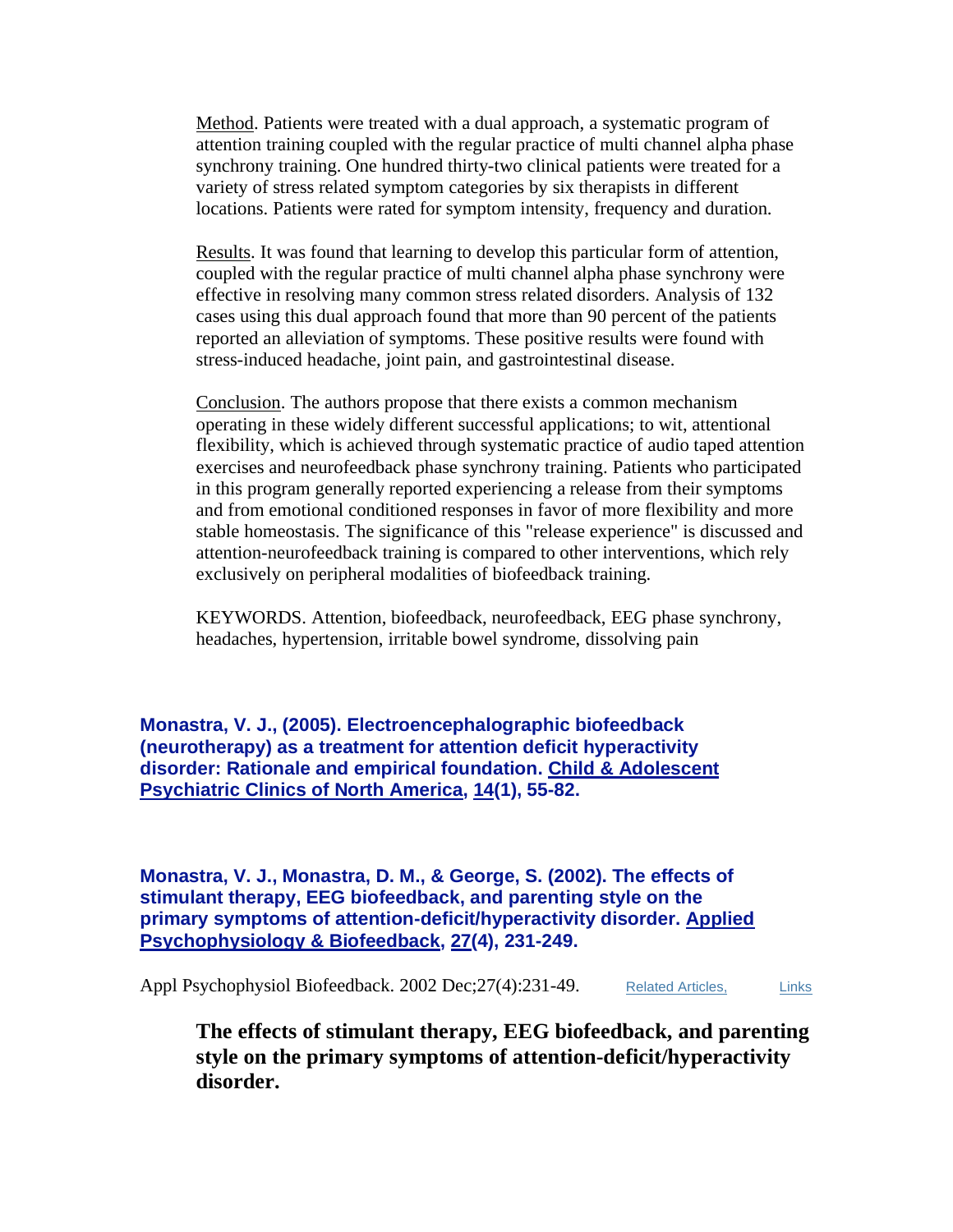#### **Monastra VJ, Monastra DM, George S.**

FPI Attention Disorders Clinic, 2102 E. Main Street, Endicott, New York 13760, USA. poppidoc@aol.com

One hundred children, ages 6-19, who were diagnosed with attentiondeficit/hyperactivity disorder (ADHD), either inattentive or combined types, participated in a study examining the effects of Ritalin, EEG biofeedback, and parenting style on the primary symptoms of ADHD. All of the patients participated in a 1-year, multimodal, outpatient program that included Ritalin, parent counseling, and academic support at school (either a 504 Plan or an IEP). Fifty-one of the participants also received EEG biofeedback therapy. Posttreatment assessments were conducted both with and without stimulant therapy. Significant improvement was noted on the Test of Variables of Attention (TOVA; L. M. Greenberg, 1996) and the Attention Deficit Disorders Evaluation Scale (ADDES; S. B. McCarney, 1995) when participants were tested while using Ritalin. However, only those who had received EEG biofeedback sustained these gains when tested without Ritalin. The results of a Quantitative Electroencephalographic Scanning Process (QEEG-Scan; V. J. Monastra et al., 1999) revealed significant reduction in cortical slowing only in patients who had received EEG biofeedback. Behavioral measures indicated that parenting style exerted a significant moderating effect on the expression of behavioral symptoms at home but not at school.

Publication Types:

• Clinical Trial

PMID: 12557451 [PubMed - indexed for MEDLINE]

#### **Mulholland, T. Goodman, D., & Boudrot, R. (1983). Attention and regulation of EEG alpha-attenuation responses. Biofeedback & Self-Regulation, 8(4), 585-600.**

Biofeedback Self Regul. 1983 Dec; 8(4): 585-600. Related Articles, Links

### **Attention and regulation of EEG alpha-attenuation responses.**

#### **Mulholland T, Goodman D, Boudrot R.**

Two experiments with 16 normal adults of both sexes tested the hypothesis that inattention to a biofeedback display is associated with increased variability of those physiological processes that had been regulated by the biofeedback. Each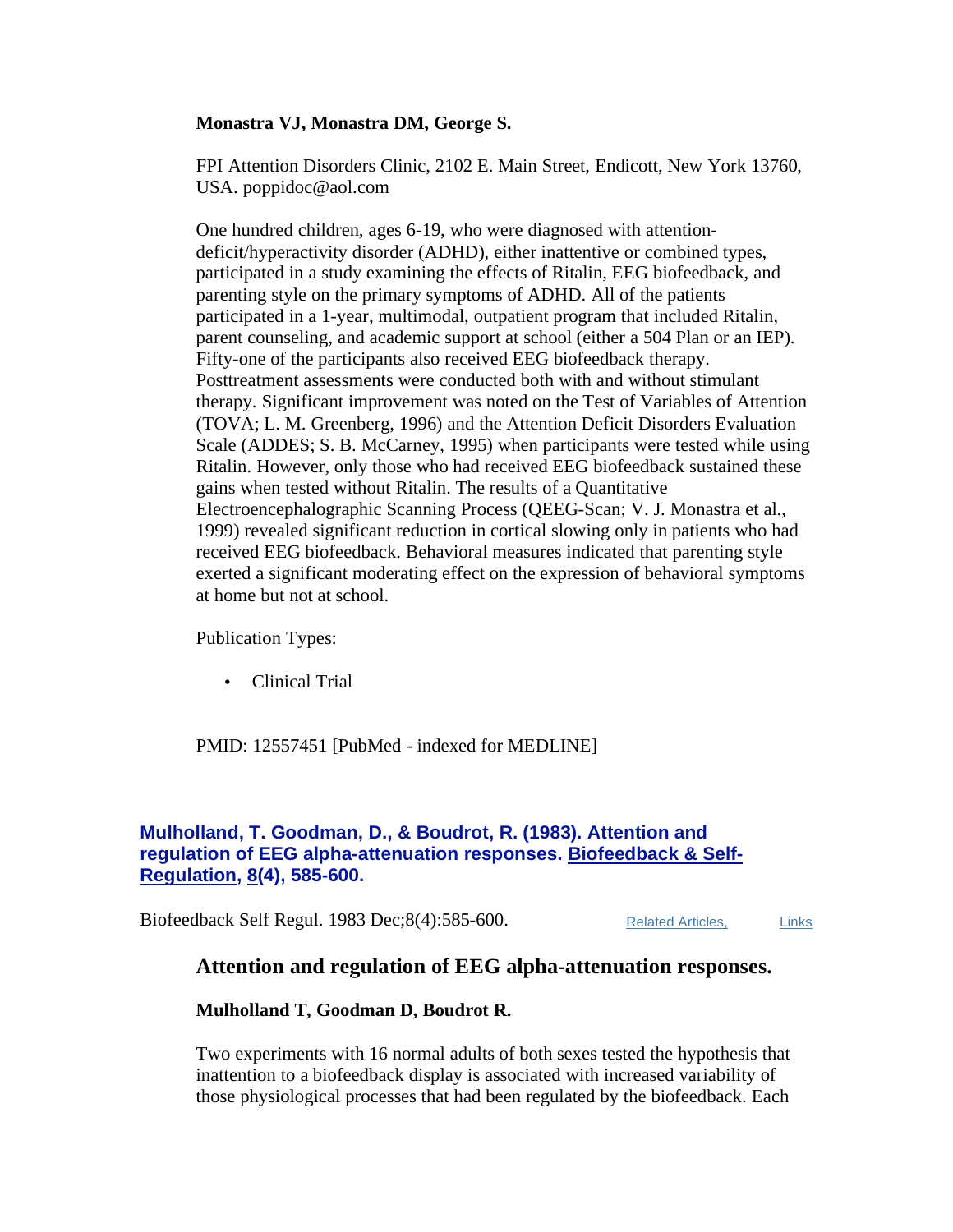experiment was a repeated-measures-on-independent-subjects-design. Dependent variables were the time durations and the mean rms power of two mutually exclusive segments of the parietal-occipital EEG: alpha and not-alpha segments. Independent variables were combination of counting tasks and instructions to look at, listen to, and count visual and auditory flashes and clicks. The durations of alpha and not-alpha segments were controlled or regulated by means of an alphacontingent visual feedback stimulus, Attention to the feedback stimulus was challenged by instructions to count other, noncontingent stimuli. Control of alpha and not-alpha segments was least for conditions of (1) "sham" feedback, and (2) feedback with instructions to count noncontingent auditory clicks, which were presented 3/sec while the feedback visual stimuli were occurring. A new EEG test of attention and distraction was suggested.

PMID: 6675733 [PubMed - indexed for MEDLINE]

#### **Nash, J. K. (2000). Treatment of attention-deficit hyperactivity disorder with neurotherapy. Clinical Electroencephalography, 31(1), 30-37.**

Clin Electroencephalogr. 2000 Jan;31(1):30-7. Related Articles, Links

### **Treatment of attention deficit hyperactivity disorder with neurotherapy.**

**Nash JK.**

Behavioral Medicine Associates, Inc., MN 55434, USA.

Significant public health concerns exist regarding our current level of success in treating ADHD. Medication management is very helpful in 60-70% of patients. Side effects, lack of compliance and the fact that stimulant medications cannot be given late in the day limit the benefits largely to school hours. While stimulants improve behavior and attention, less of an effect has been noted on academic and social performance. Continuing concerns exist about long-term safety, and studies on long-term cardiovascular and neurophysiological effects have not been carried out. Neurotherapy for ADHD offers an effective alternate for patients whose treatment is limited by side effects, poor medication response and in cases in which the patients and/or their parents refuse to consider medications. Studies indicate clinical improvement is largely related to measurable improvements in the EEG signature, evidenced by declining theta/beta ratios over frontal/central cortex and/or reduced theta/alpha band amplitudes.

Publication Types: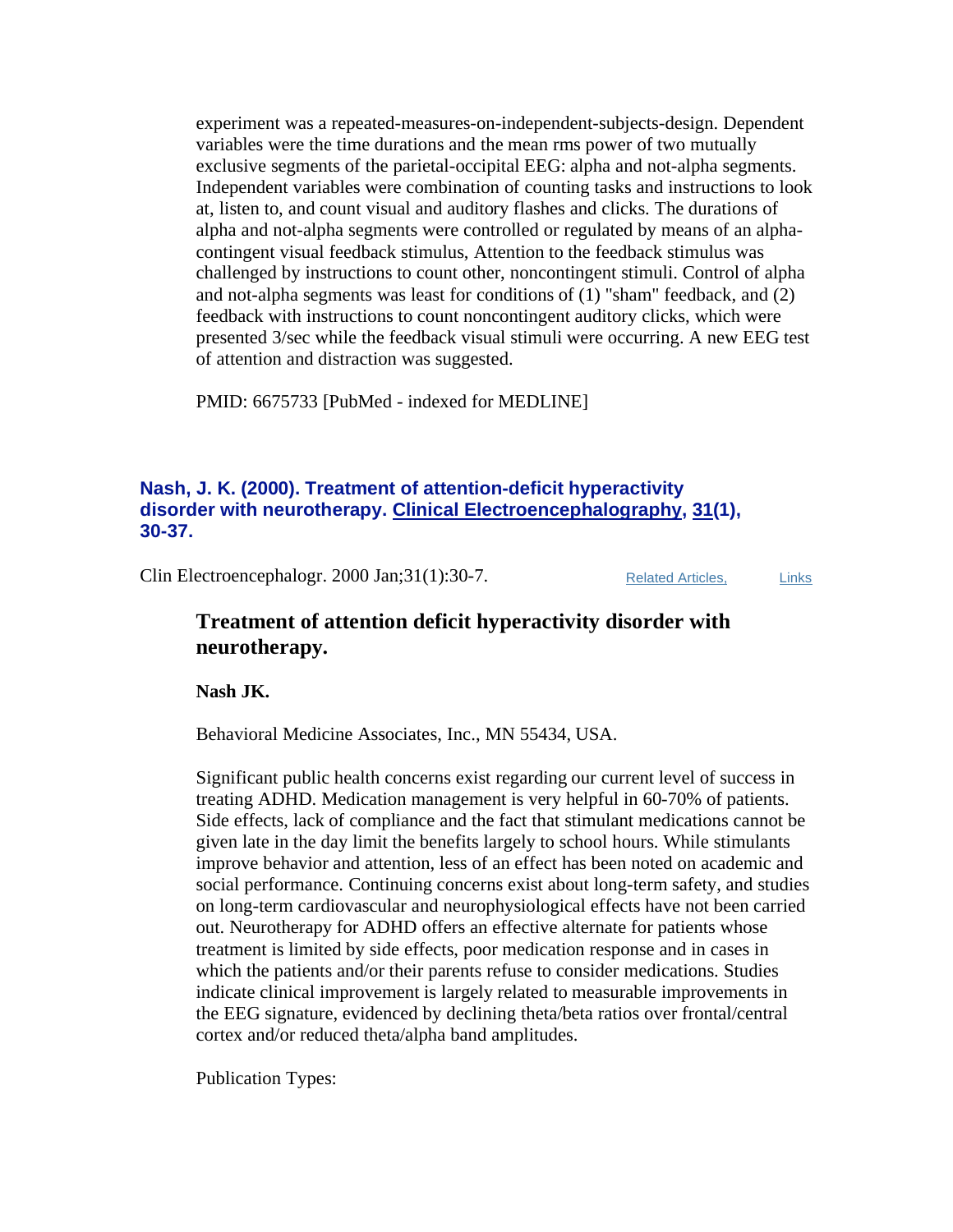- Review
- Review, Tutorial

PMID: 10638350 [PubMed - indexed for MEDLINE]

### **Norris, S. L., Lee, C-T., Burshteyn, D., & Cea-Aravena, J. (2001). The effects of performance enhancement training on hypertension, human attention, stress, and brain wave patterns: A case study. Journal of Neurotherapy, 4(3), 29- 44.**

#### **The Effects of Performance Enhancement Training on Hypertension, Human Attention, Stress and Brain Wave Patterns: A Case Study**

S. Louise Norris, PhD, Ching-tse Lee, PhD, Dmitry Burshteyn, PhD, Juan Cea-Aravena

Background: The purpose of this study was to evaluate the effects of alphaincrease neurofeedback training (Performance Enhancement Training) on blood pressure, stress reduction, attention, and observe changes in brainwave patterns. A forty-nine-year-old male college student diagnosed with essential hypertension controlled by medication had undergone twenty-six sessions of alpha-increase biofeedback (8-13 Hz) at PZ electrode site for a period of 15 weeks.

Method: Pre- and post-blood pressure measurements were taken for every session. At the beginning of week number eight, the participant discontinued his medication as advised by his physician. Pre-and post-visual TOVA CPT test was administered to assess the changes in accuracy, reaction time (RT), and RT variability. Osterkamp and Press Self-Assessment Stress inventory was administered before and after training to assess the level of stress. QEEG evaluation was conducted prior, as well as upon completion of the study.

Results: Mean Arterial Blood pressure (MAP) yielded statistically significant results between pre and post sessions within participant blood pressure measurements. The participant's systolic and diastolic blood pressures during the first thirteen sessions were not significantly different from those of the last thirteen sessions when his medication was discontinued, suggesting his ability to control his blood pressure within normal limits without the use of medication. The results of the TOVA test clearly indicate an improvement in individuals' reaction time and the reaction time variability. The results of the Osterkamp and Press Self-Assessment Stress Inventory indicated an improvement in two of the scales: Work and Social Life. Statistical analysis showed that before and after QEEG evaluations were within normal limits.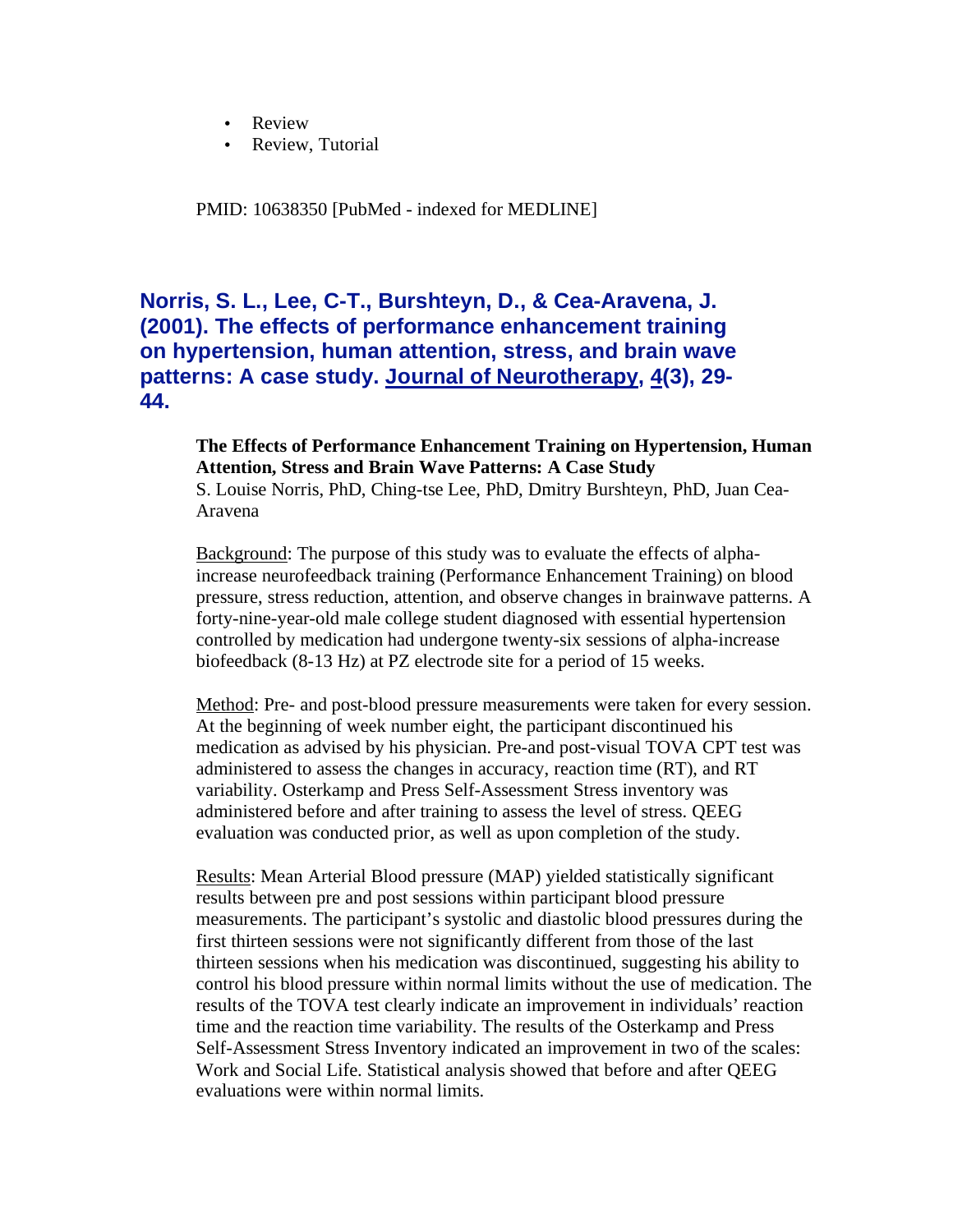**Norris, S. L., Lee, C., Cea, J., & Burshteyn, D. (1998). Performance enhancement training effects on attention: A case study. Journal of Neurotherapy, 3(1), 19-25.** 

**« Orlando, P. C., & Rivera, R. O. (2004). Neurofeedback for elementary students with identified learning problems. Journal of Neurotherapy, 8(2), 5-19.** 

**Othmer, S., Othmer, S. F., & Kaiser, D. A. (1999). EEG biofeedback: Training for AD/HD and related disruptive behavior disorders. Chapter in J. A. Incorvaia & B. F. Mark-Goldstein, & D. Tessmer (Eds.), Understanding, Diagnosing, & Treating AD/HD in Children and Adolescents. New York: Aronson, 235-297** 

**Patrick, G. J. (1996). Improved neuronal regulation in ADHD: An application of 15 sessions of photic-driven EEG neurotherapy. Journal of Neurotherapy, 1(4), 27-36.** 

### **Improved Neuronal Regulation in ADHD: An Application of Fifteen Sessions of Photic-Driven EEG Neurotherapy**

 **Graham J. Patrick, RN, Ph.D.** 

*This study tested a 15-session electroencephalograph (EEG) driven photic stimulation neural training procedure designed to enhance the regulation of brain wave activity and thus improve cognitive functioning in Attention Deficit Hyperactivity Disorder (ADHD) children. The subjects (N=25) were 8-14 year old children of intact families and were screened by a developmental pediatrician for other DSM-4 diagnoses and medical conditions. Some of the subjects were medicated and some were not. A quasiexperimental waiting control group design was used with repeated psychometric tests consisting of the Wechsler Intelligence Scale for Children Third Edition (WISC-3), Raven Progressive Matrices (RPM), Wechsler Individual Achievement Test (WIAT), Achenbach Child Behavior Checklist and Profiles (CBCL-P), the computerized performance Test of Variables of Attention (T.O.V.A.), and two separate EEG measures. No significant changes were noted in any waiting period control group tests. Experimental results revealed highly significant (P< 05 two-tailed) EEG changes, improvements in the WISC-3 processing speed and freedom from distractibility scales, WIAT, CBCL-P, and*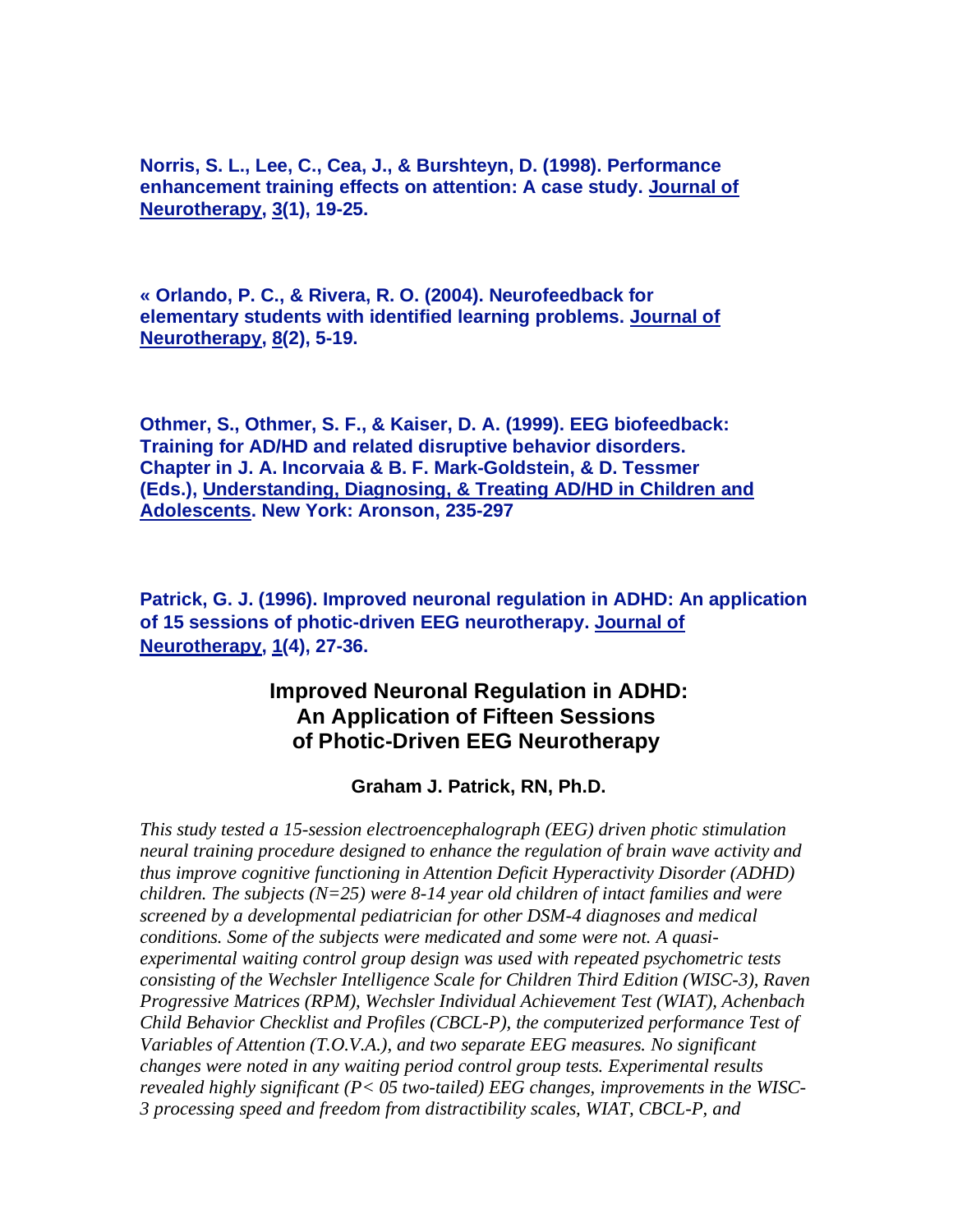*T.O.V.A. fourth quarter commission error test scores. The results of this study are encouraging. The primary goal was accomplished and the hypotheses were supported by the data. Further study is indicated to explore the effects of longer treatment courses, different training goals, and better data procurement procedures using outcome measures of EEG variability coupled with successful psychometric performance.* 

**Pratt, R. R., Abel, H., & Skidmore, J. (1995). The effects of neurofeedback training with background music on EEG patterns of ADD and ADHD children. International Journal of Arts Medicine, 4(1), 24-31.** 

**Pulvermuller, F., Mohr, B., Schleichert, H., & Veit, R. (2000). Operant conditioning of left-hemispheric slow cortical potentials and its effect on word processing. Biological Psychology, 53, 177-215.**

**Biol Psychol. 2000 Jul;53(2-3):177-215.** Related Articles, Links

ELSEVIER<br>FULL-TEXT ARTICLE

### **Operant conditioning of left-hemispheric slow cortical potentials and its effect on word processing.**

#### **Pulvermuller F, Mohr B, Schleichert H, Veit R.**

MRC Cognition and Brain Sciences Unit, Medical Research Council, 15 Chaucer Road, CB2 2EF, Cambridge, UK. friedmann.pulvermuller@mrc-cbu.cam.ac.uk

This study investigated whether language-related cognitive processes can be modified by learned modulation of cortical activity. Study participants received feedback of slow cortical potentials (SCPs) recorded above left-hemispheric language cortices and were reinforced for producing negative and positive shifts upon two different discriminative stimuli. In all subjects who achieved reliable control of left-hemispheric brain responses, substantial modification of word processing was observed. Behavioral modification could be documented in two experiments in which word probes were presented following discriminative stimuli. When negative shifts of the EEG were required, lexical decisions on words were substantially speeded, while they were slowed during positivity conditions. There was no indication for any performance difference between conditions in control subjects who failed to achieve control over SCPs after feedback training. This result was replicated in an experiment using lateralizedtachistoscopic stimulus presentation. Comparisons of word and pseudoword responses in both experiments indicated that behavioral modification was most pronounced for word responses. It was also not seen in a simple reaction time task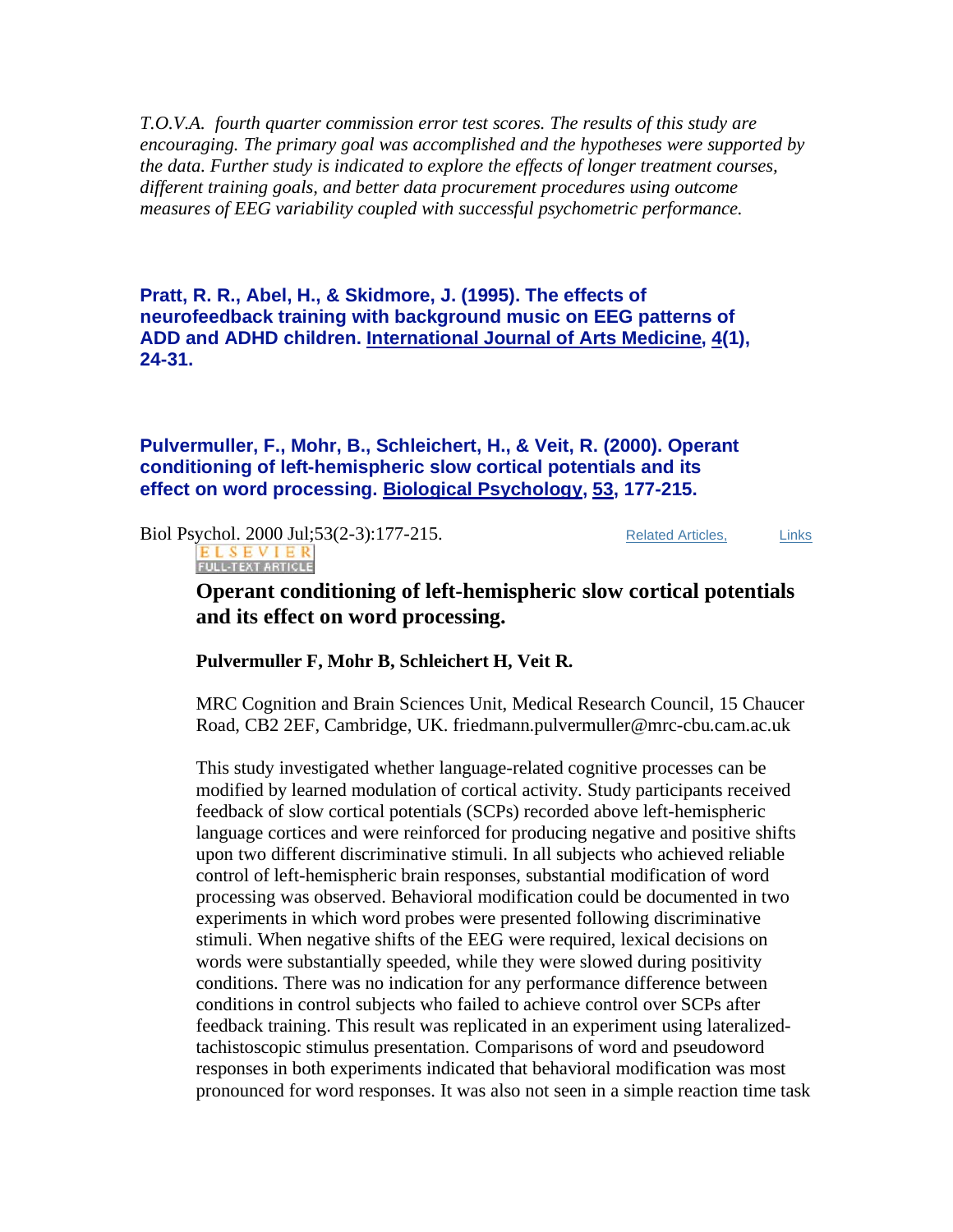not involving language materials. This argues against a global effect related to perception, visuo-spatial attention, or motor processes. We conclude that linguistic processes can be influenced by modification of cortical activity due to operant conditioning. In closing, tentative explanations of the present results based on theories of language and attention processes are being discussed.

PMID: 10967232 [PubMed - indexed for MEDLINE]

### **Rasey, H. W., Lubar, J. E., McIntyre, A., Zoffuto, A. C., & Abbott, P. L. (1996). EEG biofeedback for the enhancement of attentional processing in normal college students. Journal of Neurotherapy, 1(3), 15-21.**

#### **EEG Biofeedback for the Enhancement of**

#### **Attentional Processing in Normal College Students**

#### **Howard W. Rasey, B.A., Joel F. Lubar, Ph.D., Anne McIntyre, Ph.D., Anthony C. Zoffuto, B.S., and Paul L. Abbott, B.A.**

*College students diagnosed as free of any neurological or attention deficit disorder received EEG biofeedback to enhance beta (16-22 hertz) activity while simultaneously inhibiting high theta and low alpha (6-10 hertz) activity in order to evaluate improvements in attentional measures. Following short-term treatment (mean number of sessions=20), subjects were evaluated as either learners or non-learners based upon standard preversus post-treatment neurofeedback measures. Attention quotients taken from pre and post-treatment measurements using the Intermediate Visual and Auditory (IVA) Continuous Performance Test identified significant improvements in attentional measures*  in learners, while non-learners showed no significant improvements. Results suggest that *some "normal" young adults can learn to increase EEG activity associated with improved attention. Twenty sessions, however, even for this population may represent the lower limit for achieving significant improvement.* 

**Rockstroh, B., Elbert, T., Lutzenberger, W., & Birbaumer, N. (1990). Biofeedback: Evaluation and therapy in children with attentional dysfunction. Chapter in A. Rothenberger (Ed.), Brain and Behaviour in Child Psychiatry. Berlin: Springer Verlag, pp. 345-357.**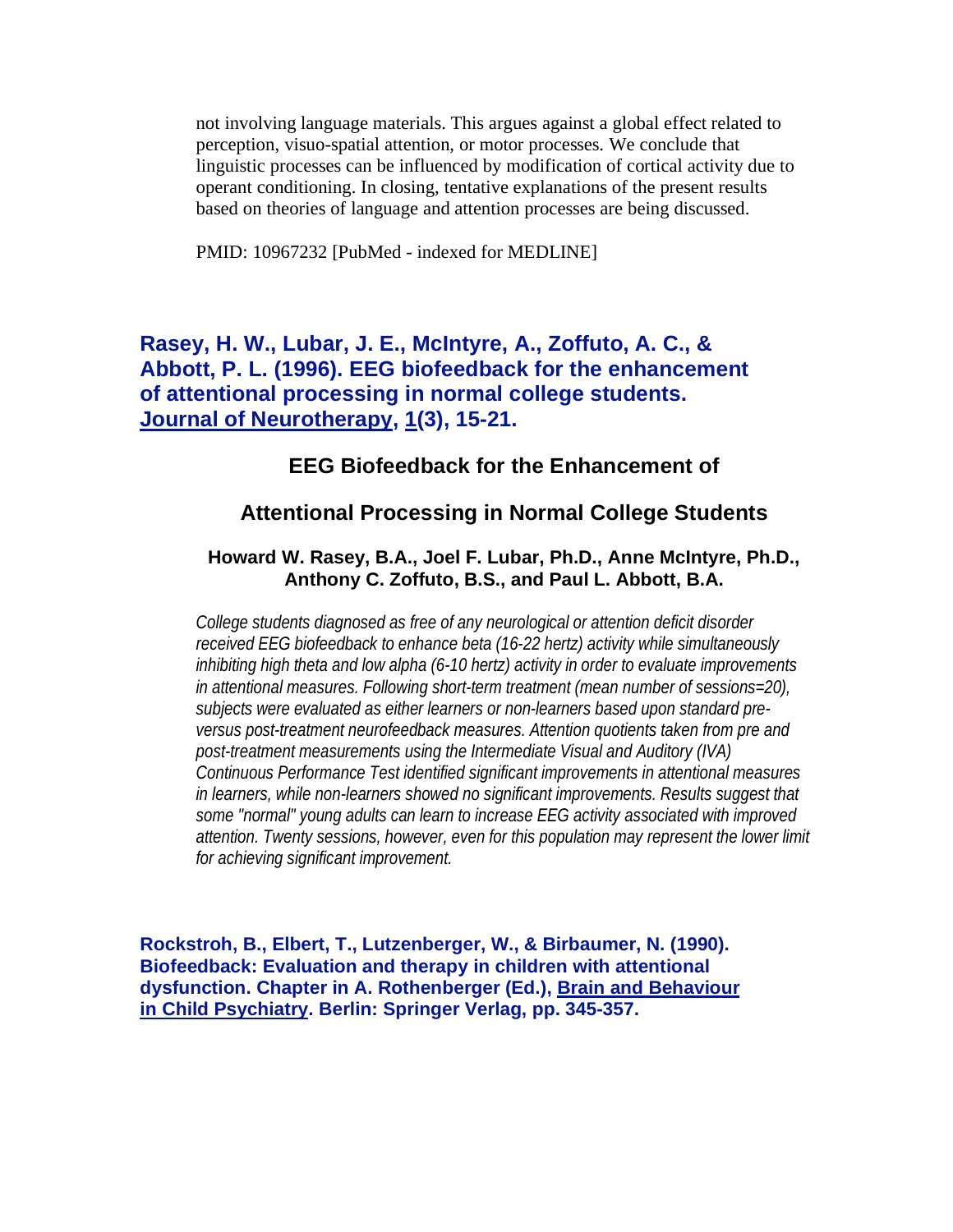#### **Rossiter, T. (2002). Neurofeedback for AD/HD: A ratio feedback case study. Journal of Neurotherapy, 6(3), 9-35.**

### **Neurofeedback for AD/HD: A Ratio Feedback Case Study and Tutorial**

Thomas Rossiter, PhD

Introduction. The case study of a 13-year-old AD/HD male treated with neurofeedback is the subject matter for a tutorial on Ratio feedback. Method. Neurofeedback was conducted at C3 (increase 15 to 18 Hz, decrease 2 to 10 Hz) and C4 (increase 12 to 15 Hz, decrease 2 to 7 Hz). Protocols provided visual and auditory feedback based on the Ratio of slow wave activity to be suppressed divided by fast wave activity to be enhanced. Results. The patient demonstrated marked improvement in processing speed and variability on the Test of Variables of Attention-Auditory, a 19-point increase in IQ on the Kaufman Brief Intelligence Test, significant behavioral improvement based on parental (Behavior Assessment System for Children) and patient (Brown ADD Scale) reports, and a 7.5 grade equivalent increase in reading scores (Kaufman Test of Educational Achievement-Brief Form). At the 17-month follow-up parent questionnaires indicated that the patient's behavioral gains had been maintained or were slightly improved. EEG data showed significant declines in the C4/SMR Ratio (10\*2 to 7 Hz/12 to 15 Hz) and 2 to 7 Hz amplitude, a tendency toward an increase in 12 to 15 Hz amplitude, a significant increase in 8 to 11 Hz amplitude, and a decline in 22 to 30 Hz amplitude. Beta activity (15 to 18 Hz) was unchanged. An unexpected finding was that C3/Beta (10\*2 to 10 Hz/15 to 18 Hz) and C4/SMR protocols had similar effects on the EEG even though they targeted different bands to enhance and suppress. It appears that suppression of slow wave activity (2 to 7 Hz) may be the active component in both Ratio protocols and that fast wave enhancement either plays a minor (12 to 15 Hz) or no role (15 to 18 Hz).

Discussion. The findings cast doubt on the assumption that the C3/Beta and C4/SMR protocols have unique effects on EEG activity. Nevertheless, they may have differential effects on brain functions related to the training sites employed. It would be useful to analyze EEG changes in successfully treated individual AD/HD patients as a first step toward understanding the effects of various treatment protocols. What the protocols are intended to do, and the actual effects on the EEG may be different. If there are active components common to the various AD/HD treatment protocols reported in the literature, this is one way of beginning to recognize them. Brain maps collected before, during, and at the conclusion of treatment would enhance our understanding of treatment effects of various neurofeedback protocols, lead to more focused and productive research, and ultimately facilitate the development of more efficient treatment paradigms.

Keywords. AD/HD, neurofeedback, ratio feedback, tutorial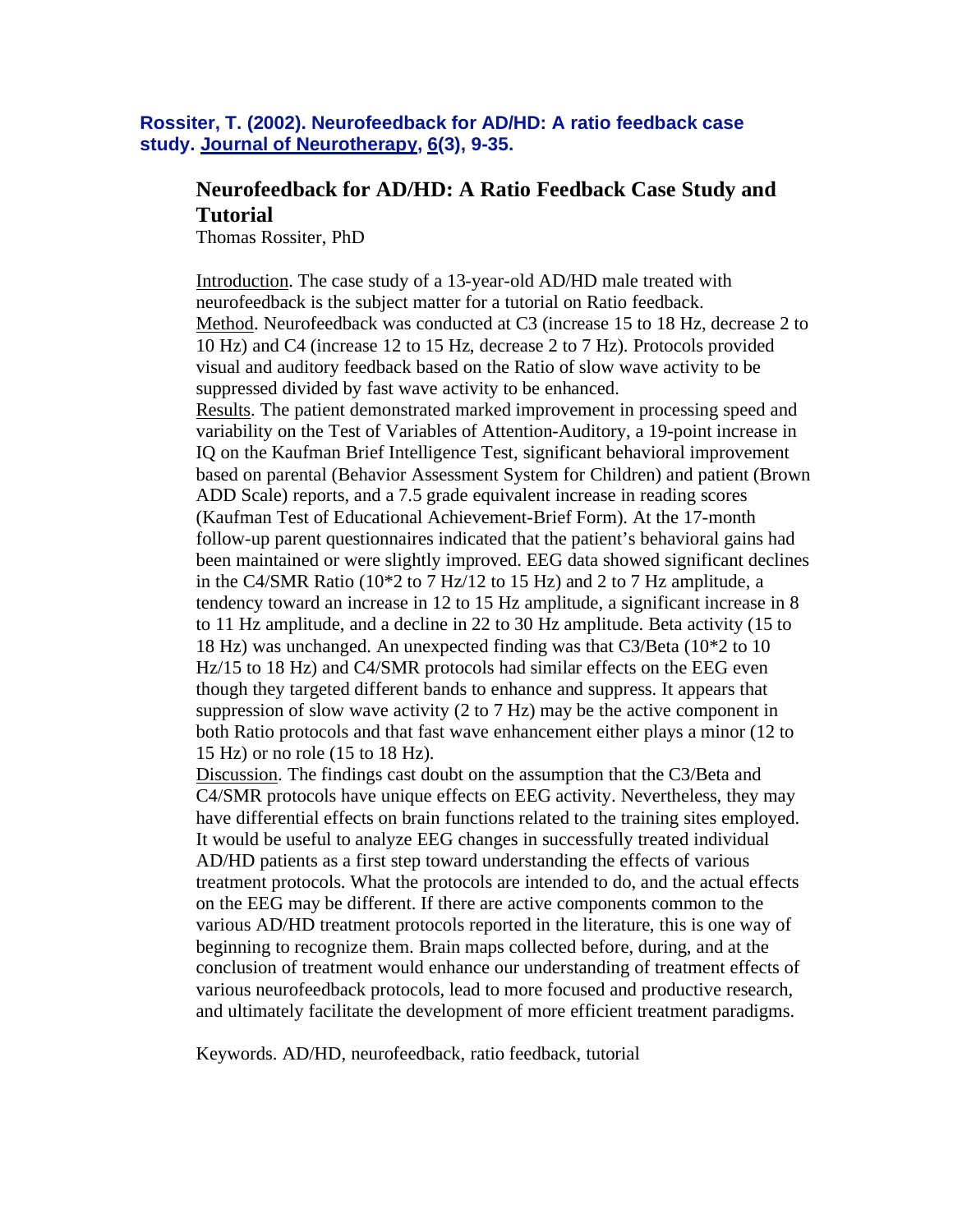**Rossiter, T. R. (1998). Patient directed neurofeedback for ADHD. Journal of Neurotherapy, 2(4), 54-63.** 

# **Patient-Directed Neurofeedback For AD/HD**

Thomas R. Rossiter, Ph.D.

*The study reports on Patient-Directed neurofeedback for Attention Deficit/Hyperactivity Disorder (AD/HD). Therapist involvement was limited to 10 treatment sessions used to train the patient or parents of younger children to use the equipment, to monitor treatment, and to make changes in the treatment protocol as necessary. The remaining 50 sessions were conducted at home using inexpensive, easy to operate, 1 or 2 channel Lexicor PODs. Results from the initial 6 patients, ages 7 to 45, are reported. Thirteen of 24 Test of Variables of Attention (TOVA) measures (attention, impulsivity, reaction time and variability) were below average (SS < 90) at baseline. After 30 neurofeedback sessions, only 5 TOVA variables remained below average. It is concluded that Patient-Directed neurofeedback may be an effective alternative to Therapist-Directed treatment for many AD/HD patients and can be delivered at substantially less cost.*

**Rossiter, T. R., & La Vaque, T. J. (1995). A comparison of EEG biofeedback and psychostimulants in treating attention deficit/hyperactivity disorders. Journal of Neurotherapy, 1, 48-59.**

### **A Comparison of EEG Biofeedback and Psychostimulants in Treating Attention Deficit/Hyperactivity Disorders**

#### **Thomas R. Rossiter and Theodore J. La Vaque**

The study compared treatment programs with EEG biofeedback or stimulants as their primary components. An EEG group (EEG) was matched with a stimulant group (MED) by age, IQ, gender and diagnosis. The Test of Variables of Attention (TOVA) was administered pre and post treatment. EEG and MED groups improved ( $p < .05$ ) on measures of inattention, impulsivity, information processing, and variability, but did not differ  $(p > 0.3)$  on TOVA change scores. The EEG biofeedback program is an effective alternative to stimulants and may be the treatment of choice when medication is ineffective, has side effects, or compliance is a problem.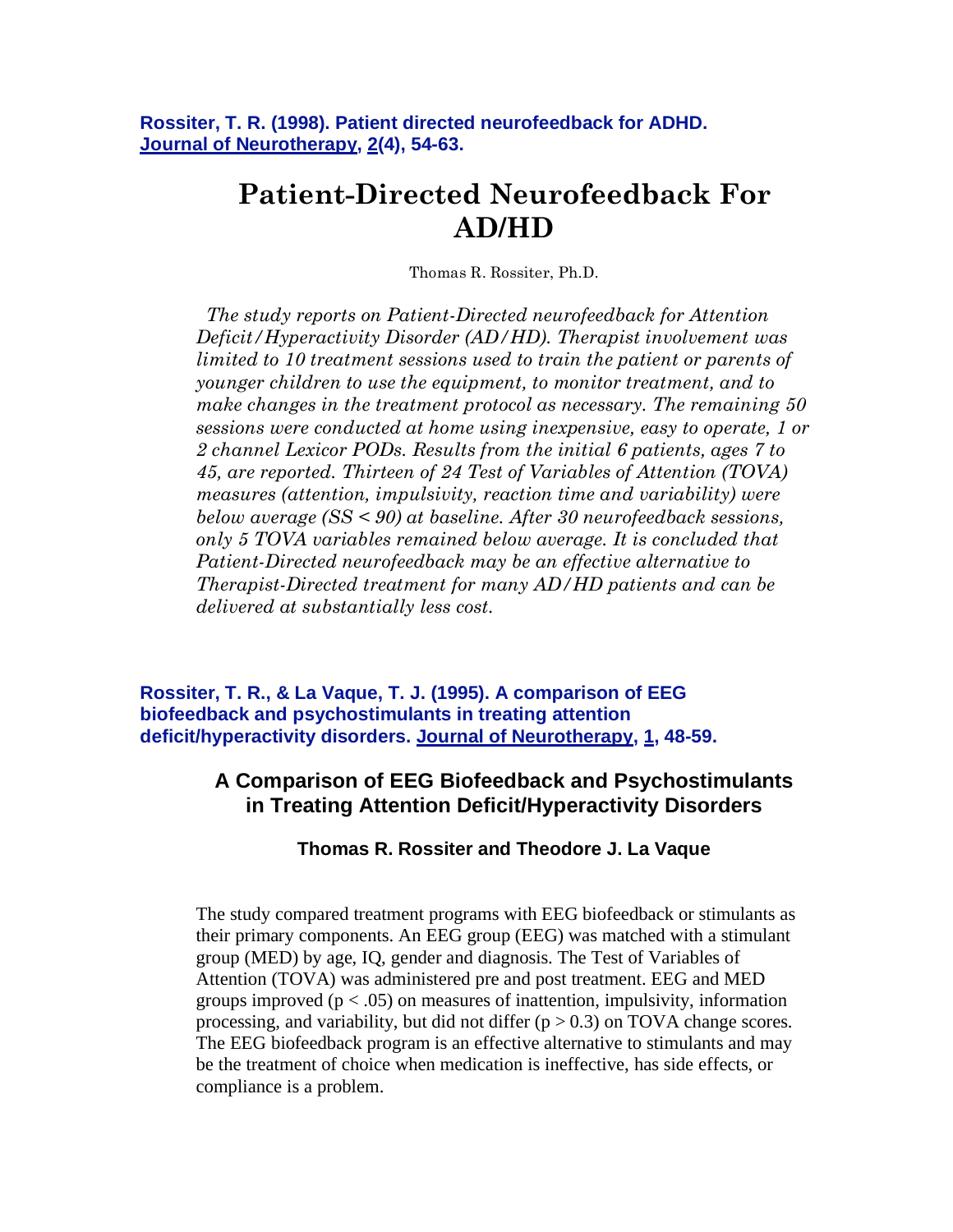**Russell, H. L., & Carter, J. L. (1997). EEG Driven Audio-Visual Stimulation Unit for Enhancing Cognitive Abilities of Learning Disordered Boys: Final Report. Washington, D.C.: U.S. Department of Education (SBIR), Contract number RA94130002.** 

**Scheinbaum, S., Zecker, S., Newton, C. J., & Rosenfeld, P. (1995 ). A controlled study of EEG biofeedback as a treatment for attentiondeficit disorders. In "Proceedings of the 26th Annual Meeting of the Association for Applied Psychophysiology and Biofeedback" pp. 131-134.** 

**Sheer, D. E. (1975). Biofeedback training of 40-Hz EEG and behavior. Chapter in N. Burch & H. I. Altshuler (Eds.), Behavior and Brain Electrical Activity. New York: Plenum.** 

**Sheer, D. E. (1977). Biofeedback training of 40-Hz EEG and behavior. Chapter in J. Kamiya et al., Biofeedback and Self-Control 1976/1977. An Annual Review. Chicago: Aldine.** 

**Shouse, M. N., & Lubar, J. F. (1979). Sensorimotor rhythm (SMR) operant conditioning and methylphenidate in the treatment of hyperkinesis. Biofeedback & Self-Regulation, 4, 299-311.** 

**Shouse, M. N., & Lubar, J. F. (1979). Operant conditioning of EEG rhythms and Ritalin in the treatment of hyperkinesis. Biofeedback & Self-Regulation, 4(4), 299-311.**

Biofeedback Self Regul. 1979 Dec; 4(4): 299-312. Related Articles, Links

**Operant conditioning of EEG rhythms and ritalin in the treatment of hyperkinesis.**

**Shouse MN, Lubar JF.**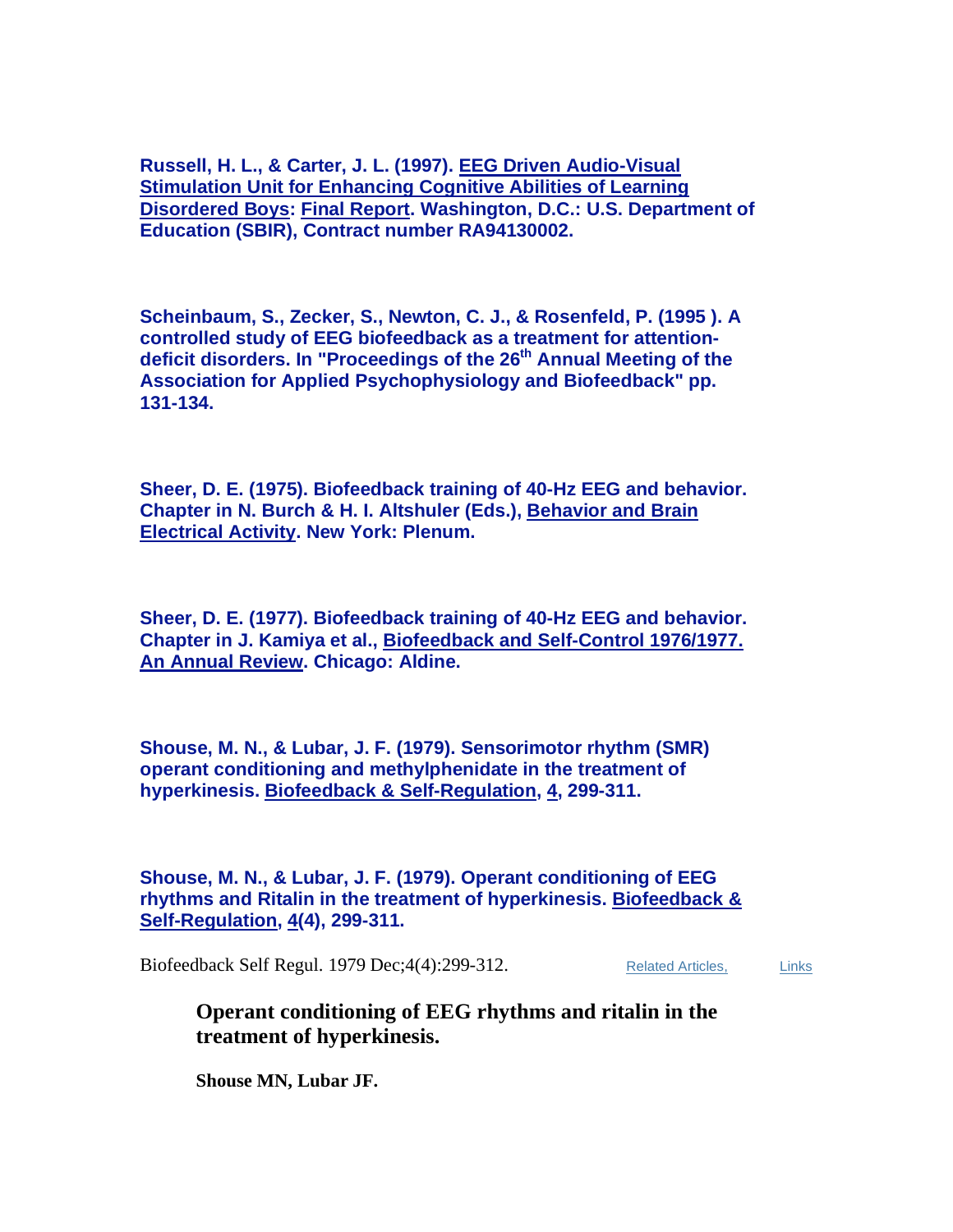Enhanced voluntary motor inhibition regularly accompanies conditioned increases in the sensorimotor rhythm (SMR), a 12--14-Hz Rolandic EEG rhythm in cats.A similar rhythm, presumably SMR, has also been identified in the human EEG. The clinical effectiveness of SMR operant conditioning has been claimed for epilepsy, insomnia, and hyperkinesis concurrent with seizure disorders. The present report attempts to follow up and replicate preliminary findings that suggested the technique's successful application to hyperkinesis uncomplicated by a history of epilepsy. SMR was defined as 12--14-Hz EEG activity in the absence of high-voltage slow-wave activity between 4 and 7 Hz. Anticipated treatment effects were indexed by systematic behavioral assessments of undirected motor activity and short attention span in the classroom. EEG and behavioral indices were monitored in four hyperkinetic children under the following six conditions: (1) No Drug, (2) Drug Only, (3) Drug and SMR Training I, (4) Drug and SMR Reversal Training, (5) Drug and SMR Training II, (6) No Drug and SMR Training. All hyperkinetic subjects were maintained on a constant drug regimen throughout the phases employing chemotherapy. Contingent increases and decreases in SMR occurred in three of four training subjects and were associated with similar changes in classroom assessments of motor inactivity. Combining medication and SMR training resulted in substantial improvements that exceeded the effects of drugs alone and were sustained with SMR training after medication was withdrawn. In contrast, these physiological and behavioral changes were absent in one highly distractible subject who failed to acquire the SMR task. Finally, pretraining levels of SMR accurately reflected both the seve-ity of original motor deficits and the susceptibility of hyperkinetic subjects to both treatments. Although the procedure clearly reduced hyperkinetic behavior, a salient, specific therapeutic factor could not be identified due to the dual EEG contingency imposed combined with associated changes in EMG. Despite these and other qualifying factors, the findings suggested the prognostic and diagnostic value of the SMR in the disorder when overactivity rather than distractibility is the predominant behavioral deficit.

PMID: 526475 [PubMed - indexed for MEDLINE]

#### **Swingle, P. G. (2001). Parameters associated with rapid neurotherapeutic treatment of common ADD (CADD). Journal of Neurotherapy, 5(4), 73-84.**

#### **CURRENT CONCEPTS IN NEUROTHERAPY**

**Parameters Associated with Rapid Neurotherapeutic Treatment of Common ADD (CADD)**  Paul G. Swingle, PhD

Abstract: Although there are many types of ADD/ADHD, a common form of ADD (CADD) in children (high theta/beta ratio at Cz) can be successfully treated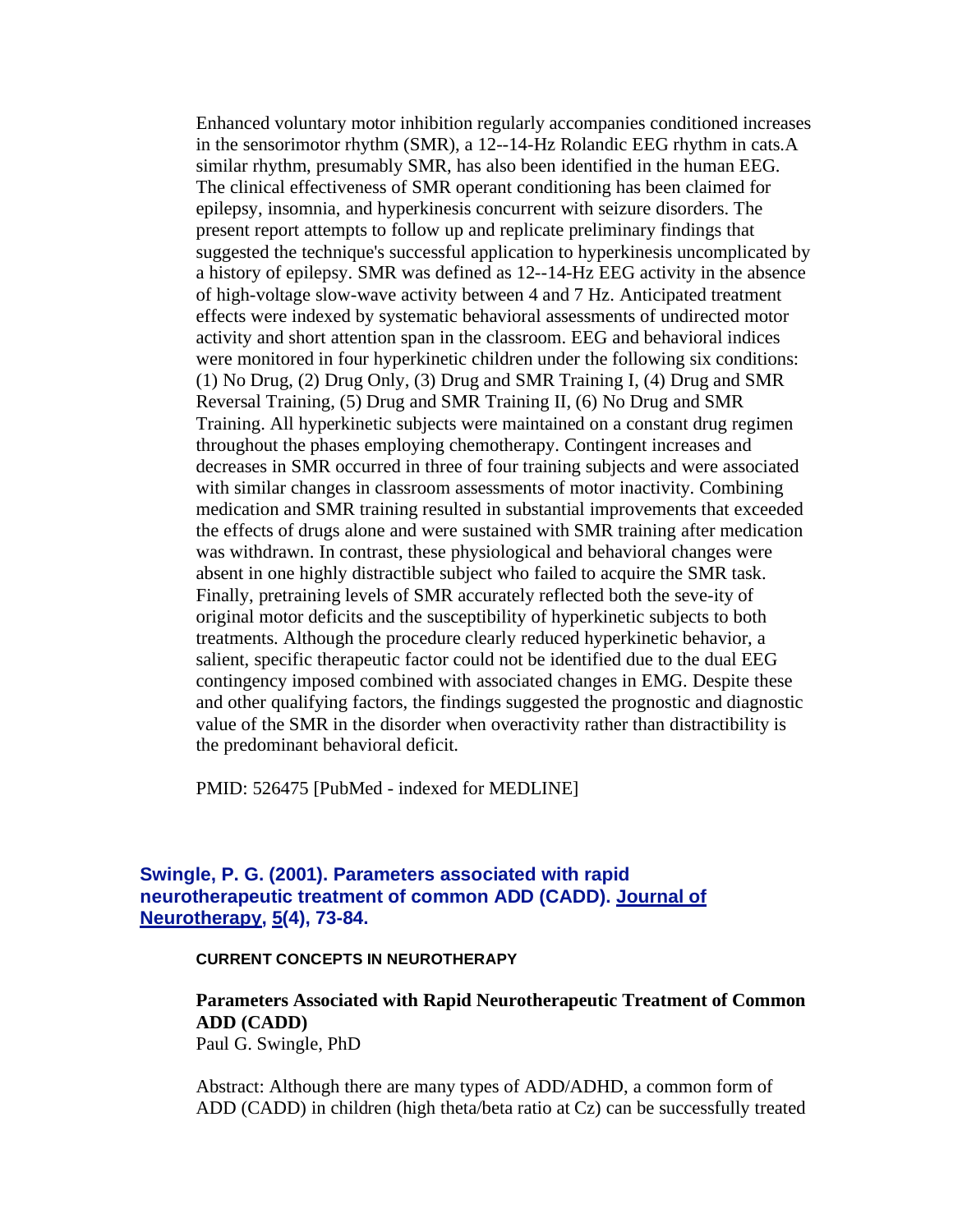in less than 15 sessions. The increased efficacy relative to the standard beta enhance/theta suppress protocol results from precise but brief diagnosis, home cognitive exercises with a theta suppression harmonic, disentraining and/or entraining visual stimulation, and clear treatment termination parameters. A single case example and data from 30 patients show the usual course of treatment.

KEYWORDS: EEG, ADD, CADD, children

**Swingle, P. G. (1996). Sub threshold 10-Hz sound suppresses EEG theta: Clinical application for the potentiation of neurotherapeutic treatment of ADD/ADHD. Journal of Neurotherapy, 2(1), 15-22.**

### **Subthreshold 10-Hz Sound Suppresses EEG Theta: Clinical Application for the Potentiation of Neurotherapeutic Treatment of ADD/ADHD**

 **Paul G. Swingle, Ph.D., C. Psych.** 

*The purpose of this article is to present the details of a newly developed home treatment protocol that provides immediate enhancement of attention and also markedly shortens the frequency and duration of office-based neurofeedback treatment of ADD/ADHD. The critical component of the treatment is the self-administration of a blend of tones embedded in filtered white noise (SUB/ALPHA) that immediately suppresses EEG theta with resultant immediate enhancement of attentional focus. Data from four studies indicating the suppressive effect of SUB/ALPHA on clinical and nonclinical populations are presented* 

**Tansey, M. A. (1984). EEG sensorimotor rhythm biofeedback training: Some effects on the neurological precursors of learning disabilities. International Journal of Psychophysiology, 3, 85-99.**

1: Int J Psychophysiol. 1984 Feb;1(2):163-77. Related Articles, Links

### **EEG sensorimotor rhythm biofeedback training: some effects on the neurologic precursors of learning disabilities.**

#### **Tansey MA.**

This study presents a clinical treatment regime for pathological interhemispheric dysfunction with respect to a population of learning disabled boys. The results obtained replicate and extend earlier findings with respect to operantly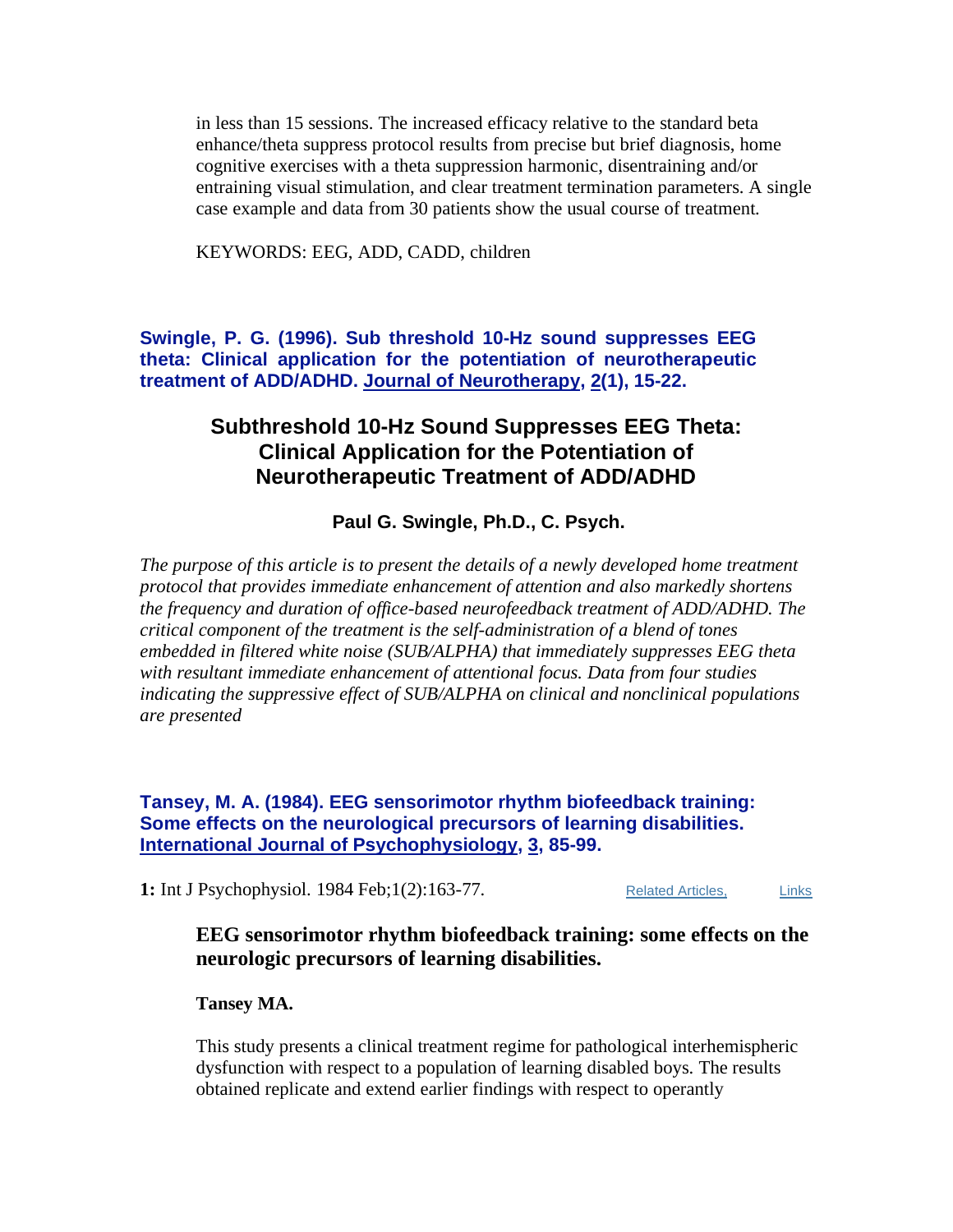conditioned increases in amplitude of sensorimotor transactions and its positive effect on learning disability. Specifically, the biofeedback, and subsequent conditioning, of increased 14 Hz neural discharge patterns (sensorimotor rhythm-SMR) over the central Rolandic cortex, appeared to increase bilateral sensorimotor transactions resulting in substantive reduction/remediation in the learning disabilities of the recipients of such EEG biofeedback training.

PMID: 6542077 [PubMed - indexed for MEDLINE]

#### **Tansey, M. A. (1985). Brainwave signatures--An index reflective of the brain=s functional neuroanatomy: Further findings on the effect of EEG sensorimotor rhythm biofeedback training on the neurologic precursors of learning disabilities. International Journal of Psychophysiology, 3, 85-89.**

Int J Psychophysiol. 1985 Nov; 3(2): 85-99. Related Articles, Links

### **Brainwave signatures--an index reflective of the brain's functional neuroanatomy: further findings on the effect of EEG sensorimotor rhythm biofeedback training on the neurologic precursors of learning disabilities.**

#### **Tansey MA.**

Eight boys, ages 7 years 11 months to 15 years 3 months, were provided with long-term--symptom duration--sensorimotor rhythm biofeedback training for the remediation of their learning disabilities. Concurrently, the simultaneous recording of five frequency bands of brainwave activity (5 Hz, 7 Hz, 10 Hz, 12 Hz and 14 Hz), from one active electrode equidistant from reference and ground, was intended to provide a glimpse of the 'brainwave signature' reflective of the dynamic and synergistic processes involved in such cerebro-neural activation and the brain's global response to such an alteration in the sensorimotor subnetwork. Overall, the main effect of this procedure, for the biofeedback and subsequent conditioning of increased 14 Hz neural discharge patterns over the central Rolandic cortex in a clinical office setting, seems to be to increase bilateral sensorimotor transactions resulting in substantive remediation of the learning disabilities of the recipients of such training--by way of internally exercising of, and/or recruitment of additional neural activation within, the sensorimotor subnetwork/matrix. Observation of the changing brainwave signatures showed a tendency for decreased slow wave activity concomitant with increases in fast wave activity, for cases with a Full Scale I.Q. within the range of 76 and 85; with those cases with a Full Scale I.Q. within the range of 102 and 116 exhibiting increased amplitudes over most of the monitored bands, but with the increases being much less at the slower frequencies. It is noteworthy that those four subjects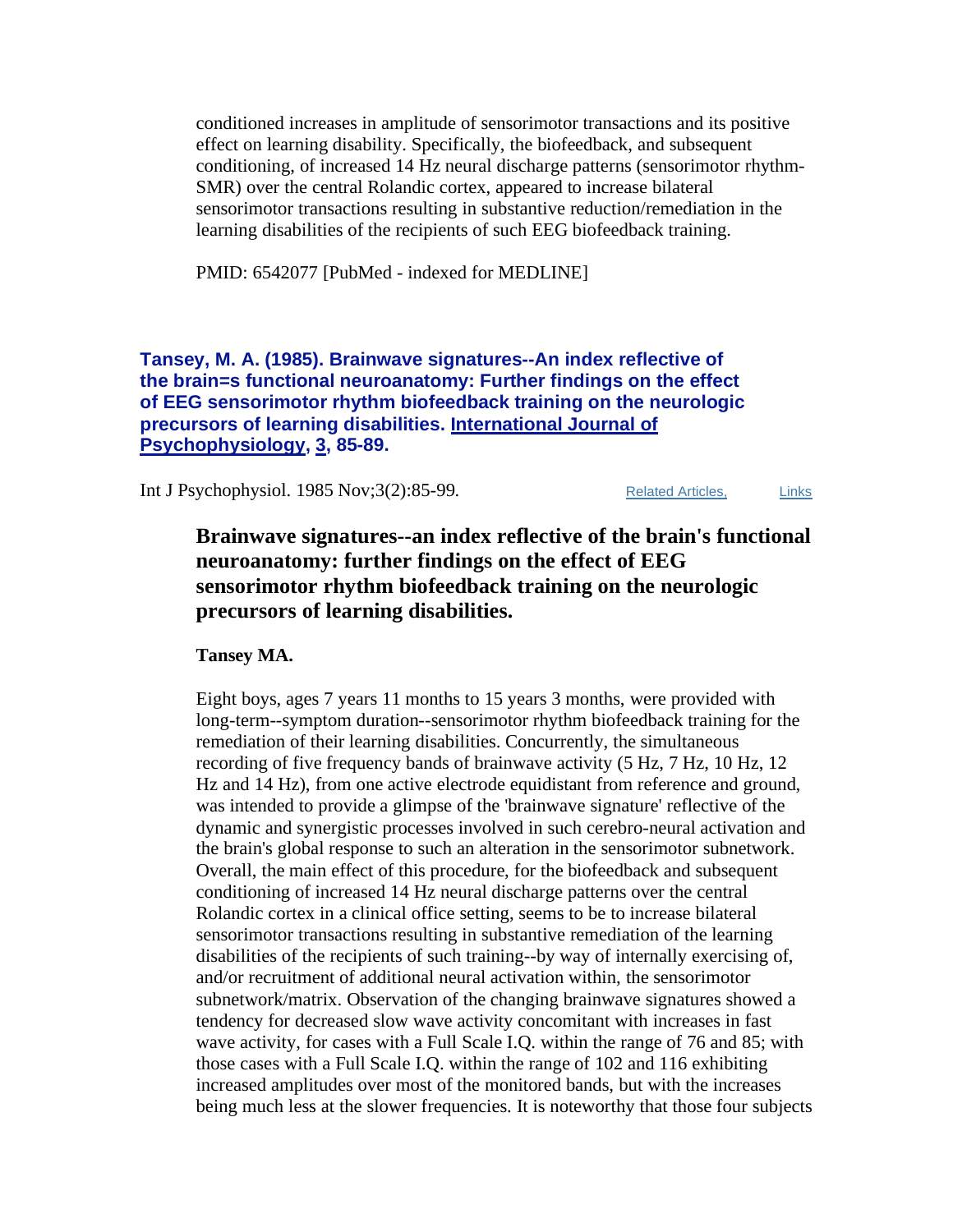with either a significant Verbal greater than Performance, or Performance greater than Verbal, I.Q. Score discrepancy exhibited no less than a 40% greater increase in the lower of the two I.Q. scores; indicating that this SMR training procedure also resulted in an increased symmetry in the interhemispheric interactions reflective of the higher cortical functions for these no longer learning disabled boys.

PMID: 4077617 [PubMed - indexed for MEDLINE]

**Tansey, M. A. (1990). Righting the rhythms of reason: EEG biofeedback training as a therapeutic modality in a clinical office setting. Medical Psychotherapy, 3, 57-68.** 

**Tansey, M. A. (1991). Wechsler (WISC-R) changes following treatment of learning disabilities via EEG biofeedback in a private practice setting. Australian Journal of Psychology, 43, 147-153.**

**Tansey, M. A. (1993). Ten-year stability of EEG biofeedback results for a hyperactive boy who failed fourth grade perceptually impaired class. Biofeedback & Self-Regulation, 18, 33-44.** 

Biofeedback Self Regul. 1993 Mar; 18(1): 33-44. Related Articles. Links

#### **Ten-year stability of EEG biofeedback results for a hyperactive boy who failed fourth grade perceptually impaired class.**

**Tansey MA.**

Ten years ago, the first successful application of a clinical, private-practice based, EEG 14-Hz biofeedback training regimen for the treatment of learning disorders was performed by the author. After the 10-year-old boy, with presenting symptomatology including a developmental reading disorder, hyperactivity, and an educational classification of perceptually impaired, continued symptom free for a period of two years, his case was submitted for publication. Ten years after his termination from successful treatment, his ongoingly normal social and academic functioning is noted and his EEG brainwave signature examined and compared with a population of 24 "used-to-be" learning disabled, one-half of which had a pretreatment state including the educational classification of perceptually impaired. This 10-year follow-up confirms the long-term stability of the results of this EEG 14-Hz biofeedback regimen. Current findings on recent medical research identifying a major cerebral locus of dysfunction for hyperkinesis and how it supports the electrode placements of this clinical office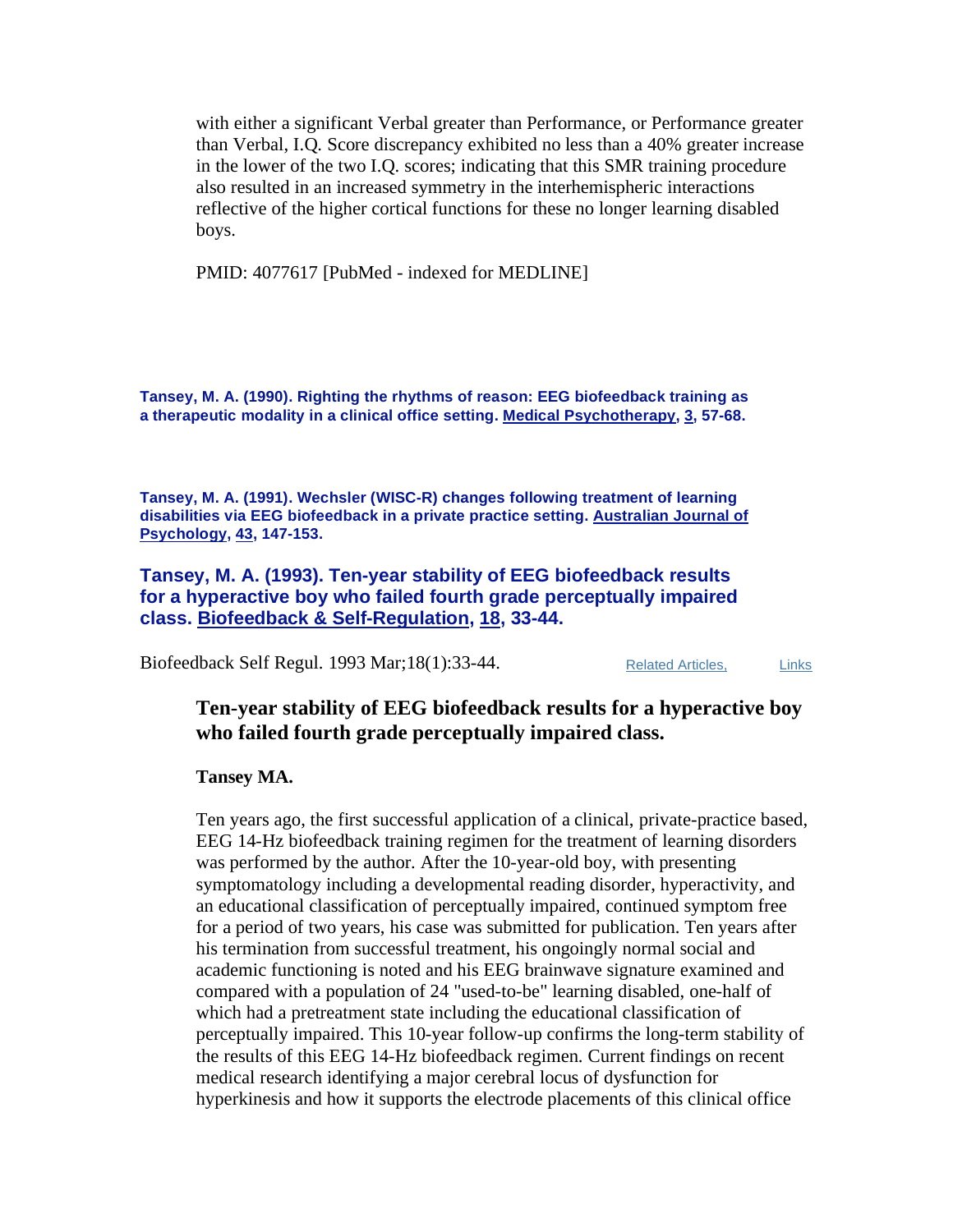setting regimen is also discussed.

Publication Types:

• Case Reports

PMID: 8448238 [PubMed - indexed for MEDLINE]

#### **Tansey, M. A., & Bruner, R. L. (1983). EMG and EEG biofeedback training in the treatment of 10-year old hyperactive boy with a developmental reading disorder. Biofeedback & Self-Regulation, 8(1), 25-37.**

Biofeedback Self Regul. 1983 Mar; 8(1): 25-37. Related Articles, Links

### **EMG and EEG biofeedback training in the treatment of a 10-yearold hyperactive boy with a developmental reading disorder.**

#### **Tansey MA, Bruner RL.**

The serial application of electromyographic (EMG) and sensorimotor (SMR) biofeedback training was attempted with a 10-year-old boy presenting a triad of symptoms: an attention deficit disorder with hyperactivity, developmental reading disorder, and ocular instability. Symptom elimination was achieved, for all three aspects of the triad, following the procedure of first conditioning a decrease in EMG-monitored muscle tension and then conditioning increases in the amplitude of sensorimotor rhythm over the Rolandic cortex. The learned reduction of monitored EMG levels was accompanied by a reduction in the child's motoric activity level to below that which had been achieved by past administration of Ritalin. In addition, the attention deficit disorder with hyperactivity was no longer diagnosable following the EMG biofeedback training. The learned increase in the amplitude of monitored SMR was accompanied by remediation of the developmental reading disorder and the ocular instability. These results remained unchanged, as ascertained by follow-ups conducted over a 24-month period subsequent to the termination of biofeedback training.

Publication Types:

• Case Reports

PMID: 6882815 [PubMed - indexed for MEDLINE]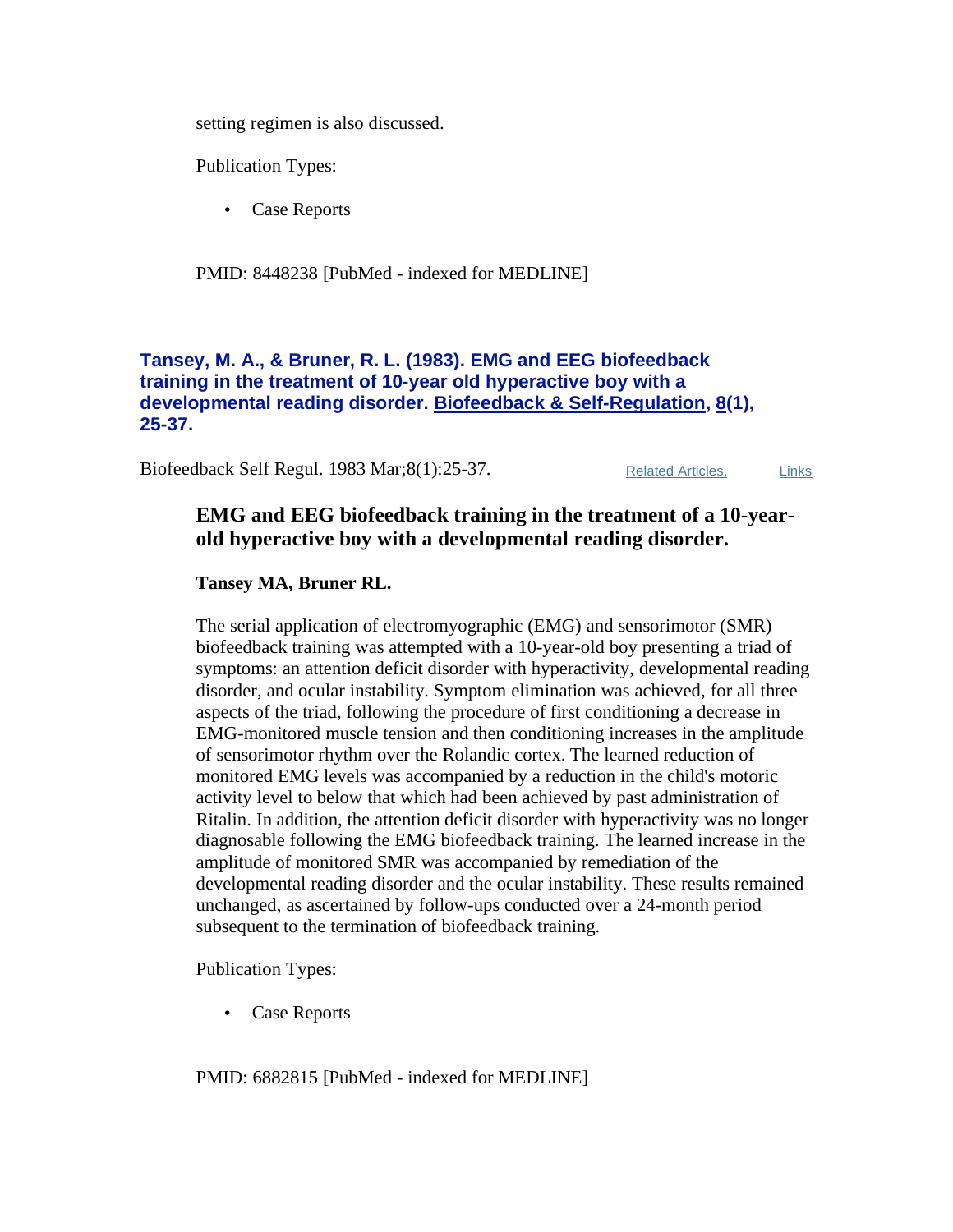**Thompson, L., & Thompson, M. (1998). Neurofeedback combined with training in metacognitive strategies: Effectiveness in students with ADD. Applied Psychophysiology & Biofeedback, 23(4), 243-263.**

Appl Psychophysiol Biofeedback. 1998 Dec; 23(4): 243-63. Related Articles, Links

### **Neurofeedback combined with training in metacognitive strategies: effectiveness in students with ADD.**

#### **Thompson L, Thompson M.**

ADD Centre, Mississauga, Ontario, Canada.

A review of records was carried out to examine the results obtained when people with Attention Deficit Disorder (ADD) received 40 sessions of training that combined neurofeedback with the teaching of metacognitive strategies. While not a controlled scientific study, the results, including pre- and post-measures, are consistent with previously published research concerning the use of neurofeedback with children. A significant addition is that a description of procedures is included. The 111 subjects, 98 children (age 5 to 17) and 13 adults (ages 18 to 63), attended forty 50-min sessions, usually twice a week. Feedback was contingent on decreasing slow wave activity (usually 4-7 Hz, occasionally 9- 11 Hz) and increasing fast wave activity (15-18 Hz for most subjects but initially 13-15 Hz for subjects with impulsivity and hyperactivity). Metacognitive strategies related to academic tasks were taught when the feedback indicated the client was focused. Some clients also received temperature and/or EDR biofeedback during some sessions. Initially, 30 percent of the children were taking stimulant medications (Ritalin), whereas 6 percent were on stimulant medications after 40 sessions. All charts were included where pre- and posttesting results were available for one or more of the following: the Test of Variables of Attention (TOVA, n = 76), Wechsler Intelligence Scales (WISC-R, WISC-III, or WAIS-R,  $n = 68$ ), Wide Range Achievement Test (WRAT 3,  $n =$ 99), and the electroencephalogram assessment (QEEG) providing a ratio of theta  $(4-8 \text{ Hz})$  to beta (16-20 Hz) activity (n = 66). Significant improvements (p < .001) were found in ADD symptoms (inattention, impulsivity, and variability of response times on the TOVA), in both the ACID pattern and the full-scale scores of the Wechsler Intelligence Scales, and in academic performance on the WRAT 3. The average gain for the full scale IQ equivalent scores was 12 points. A decrease in the EEG ratio of theta/beta was also observed. These data are important because they provide an extension of results from earlier studies (Lubar, Swartwood, Swartwood, & O'Donnell, 1995; Linden, Habib, & Radojevic, 1996). They also demonstrate that systematic data collection in a private educational setting produces helpful information that can be used to monitor students' progress and improve programs. Because this clinical work is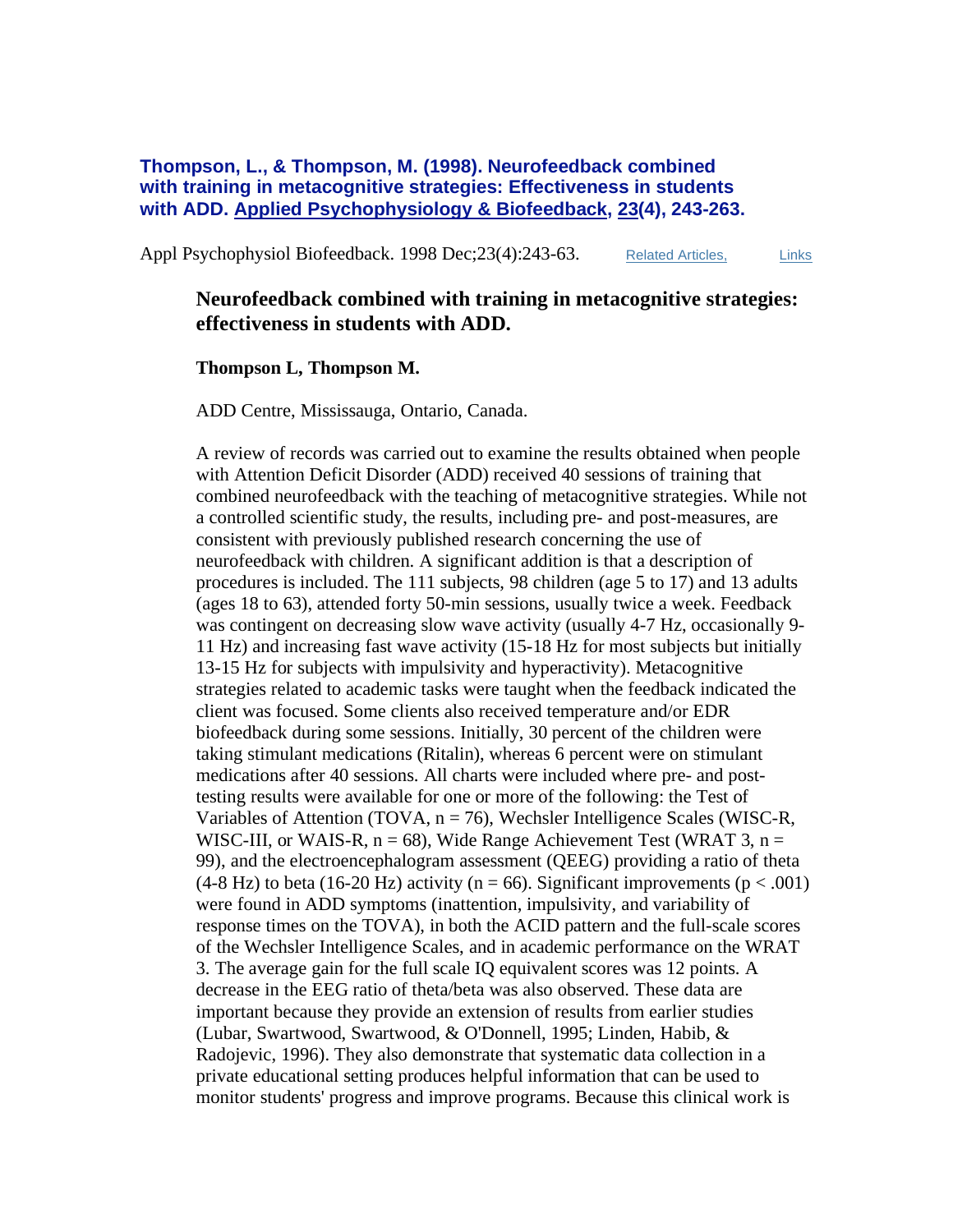not a controlled scientific study, the efficacious treatment components cannot be determined. Nevertheless, the positive outcomes of decreased ADD symptoms plus improved academic and intellectual functioning suggest that the use of neurofeedback plus training in metacognitive strategies is a useful combined intervention for students with ADD. Further controlled research is warranted.

Publication Types:

• Clinical Trial

PMID: 10457815 [PubMed - indexed for MEDLINE]

#### **« Thornton, K. E., & Carmody, D. P. (2005). Electroencephalogram biofeedback for reading disability and traumatic brain injury. Child & Adolescent Psychiatric Clinics of North America, 14(1), 137-162.**

**Tinius, T. P., & Tinius, K. A. (2001). Changes after EEG biofeedback and cognitive retraining in adults with mild traumatic brain injury and attention deficit disorder. Journal of Neurotherapy, 4(2), 27-44.**

Appl Psychophysiol Biofeedback. 1998 Dec; 23(4): 243-63. Related Articles, Links

#### **Neurofeedback combined with training in metacognitive strategies: effectiveness in students with ADD.**

#### **Thompson L, Thompson M.**

ADD Centre, Mississauga, Ontario, Canada.

A review of records was carried out to examine the results obtained when people with Attention Deficit Disorder (ADD) received 40 sessions of training that combined neurofeedback with the teaching of metacognitive strategies. While not a controlled scientific study, the results, including pre- and post-measures, are consistent with previously published research concerning the use of neurofeedback with children. A significant addition is that a description of procedures is included. The 111 subjects, 98 children (age 5 to 17) and 13 adults (ages 18 to 63), attended forty 50-min sessions, usually twice a week. Feedback was contingent on decreasing slow wave activity (usually 4-7 Hz, occasionally 9-11 Hz) and increasing fast wave activity (15-18 Hz for most subjects but initially 13-15 Hz for subjects with impulsivity and hyperactivity). Metacognitive strategies related to academic tasks were taught when the feedback indicated the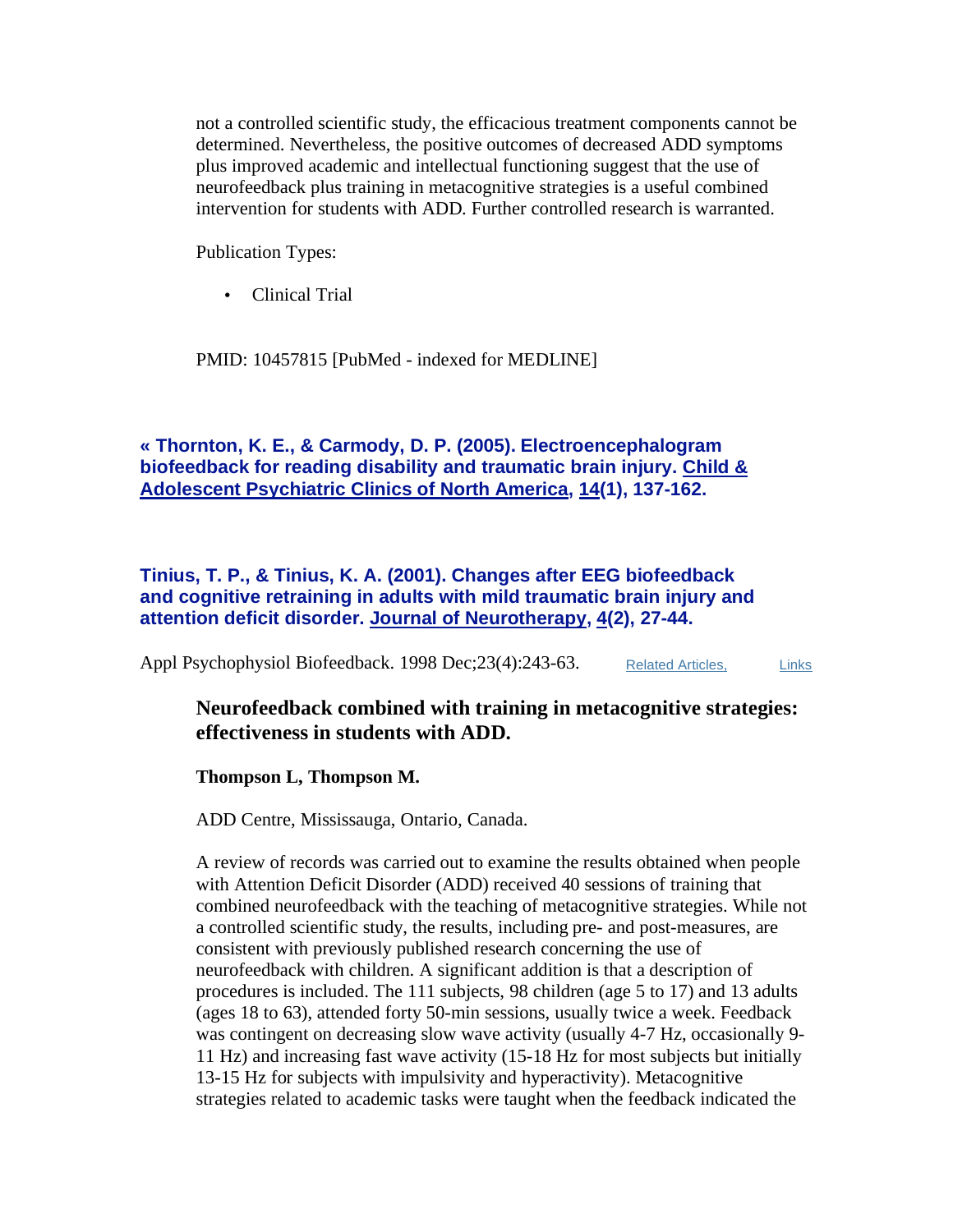client was focused. Some clients also received temperature and/or EDR biofeedback during some sessions. Initially, 30 percent of the children were taking stimulant medications (Ritalin), whereas 6 percent were on stimulant medications after 40 sessions. All charts were included where pre- and posttesting results were available for one or more of the following: the Test of Variables of Attention (TOVA, n = 76), Wechsler Intelligence Scales (WISC-R, WISC-III, or WAIS-R,  $n = 68$ ), Wide Range Achievement Test (WRAT 3,  $n =$ 99), and the electroencephalogram assessment (QEEG) providing a ratio of theta (4-8 Hz) to beta (16-20 Hz) activity ( $n = 66$ ). Significant improvements ( $p < .001$ ) were found in ADD symptoms (inattention, impulsivity, and variability of response times on the TOVA), in both the ACID pattern and the full-scale scores of the Wechsler Intelligence Scales, and in academic performance on the WRAT 3. The average gain for the full scale IQ equivalent scores was 12 points. A decrease in the EEG ratio of theta/beta was also observed. These data are important because they provide an extension of results from earlier studies (Lubar, Swartwood, Swartwood, & O'Donnell, 1995; Linden, Habib, & Radojevic, 1996). They also demonstrate that systematic data collection in a private educational setting produces helpful information that can be used to monitor students' progress and improve programs. Because this clinical work is not a controlled scientific study, the efficacious treatment components cannot be determined. Nevertheless, the positive outcomes of decreased ADD symptoms plus improved academic and intellectual functioning suggest that the use of neurofeedback plus training in metacognitive strategies is a useful combined intervention for students with ADD. Further controlled research is warranted.

Publication Types:

• Clinical Trial

PMID: 10457815 [PubMed - indexed for MEDLINE]

### **Valdez, M. (1985). Effects of biofeedback-assisted attention training in a college population. Biofeedback & Self-Regulation, 10(4), 315-324.**

**Vernon, D., Egner, T., Cooper, N., Compton, T., Neilands, C., Sheri, A., & Gruzelier, J. (2003). The effect of training distinct neurofeedback protocols on aspects of cognitive performance. International Journal of Psychophysiology, 47, 75-85.**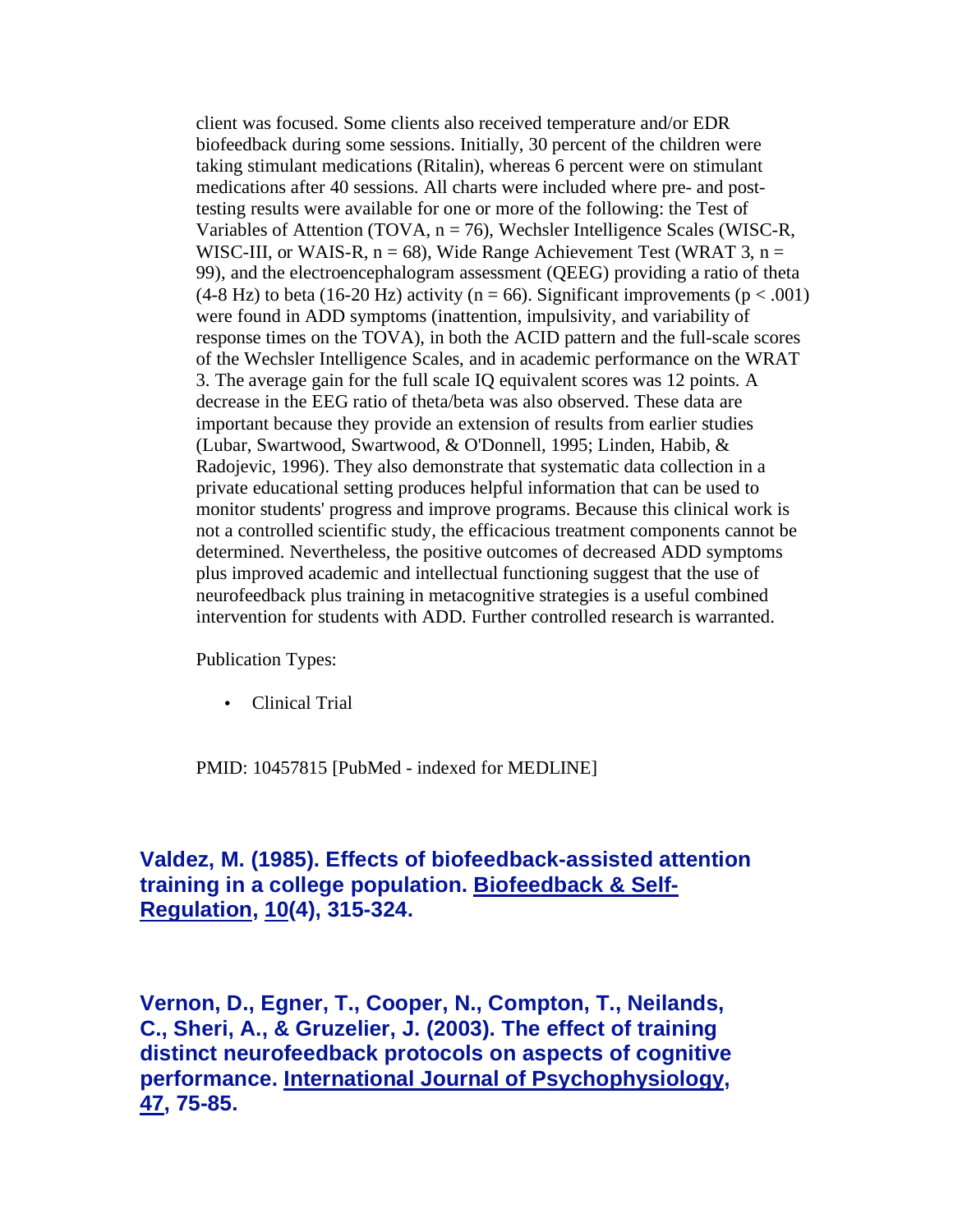### Int J Psychophysiol. 2003 Jan;47(1):75-85. Related Articles, Links ELSEVIER<br>FULL-TEXT ARTICLE

### **The effect of training distinct neurofeedback protocols on aspects of cognitive performance.**

**Vernon D, Egner T, Cooper N, Compton T, Neilands C, Sheri A, Gruzelier J.**

Department of Cognitive Neuroscience and Behaviour, Imperial College London, Charing Cross Hospital, St. Dunstans Road, London W6 8RF, UK. d.vernon@ic.ac.uk

The use of neurofeedback as an operant conditioning paradigm has disclosed that participants are able to gain some control over particular aspects of their electroencephalogram (EEG). Based on the association between theta activity (4-7 Hz) and working memory performance, and sensorimotor rhythm (SMR) activity (12-15 Hz) and attentional processing, we investigated the possibility that training healthy individuals to enhance either of these frequencies would specifically influence a particular aspect of cognitive performance, relative to a nonneurofeedback control-group. The results revealed that after eight sessions of neurofeedback the SMR-group were able to selectively enhance their SMR activity, as indexed by increased SMR/theta and SMR/beta ratios. In contrast, those trained to selectively enhance theta activity failed to exhibit any changes in their EEG. Furthermore, the SMR-group exhibited a significant and clear improvement in cued recall performance, using a semantic working memory task, and to a lesser extent showed improved accuracy of focused attentional processing using a 2-sequence continuous performance task. This suggests that normal healthy individuals can learn to increase a specific component of their EEG activity, and that such enhanced activity may facilitate semantic processing in a working memory task and to a lesser extent focused attention. We discuss possible mechanisms that could mediate such effects and indicate a number of directions for future research.

PMID: 12543448 [PubMed - indexed for MEDLINE]

**Wadhwani, S., Radvanski, D. C., & Carmody, D. P. (1998). Neurofeedback training in a case of attention deficit hyperactivity disorder. Journal of Neurotherapy, 3(1), 42-49.** 

**Warner, D.A., Barabasz, A., & Barabasz, M. (2000). The efficacy of Barabasz's alert hypnosis and neurotherapy on attentiveness,**